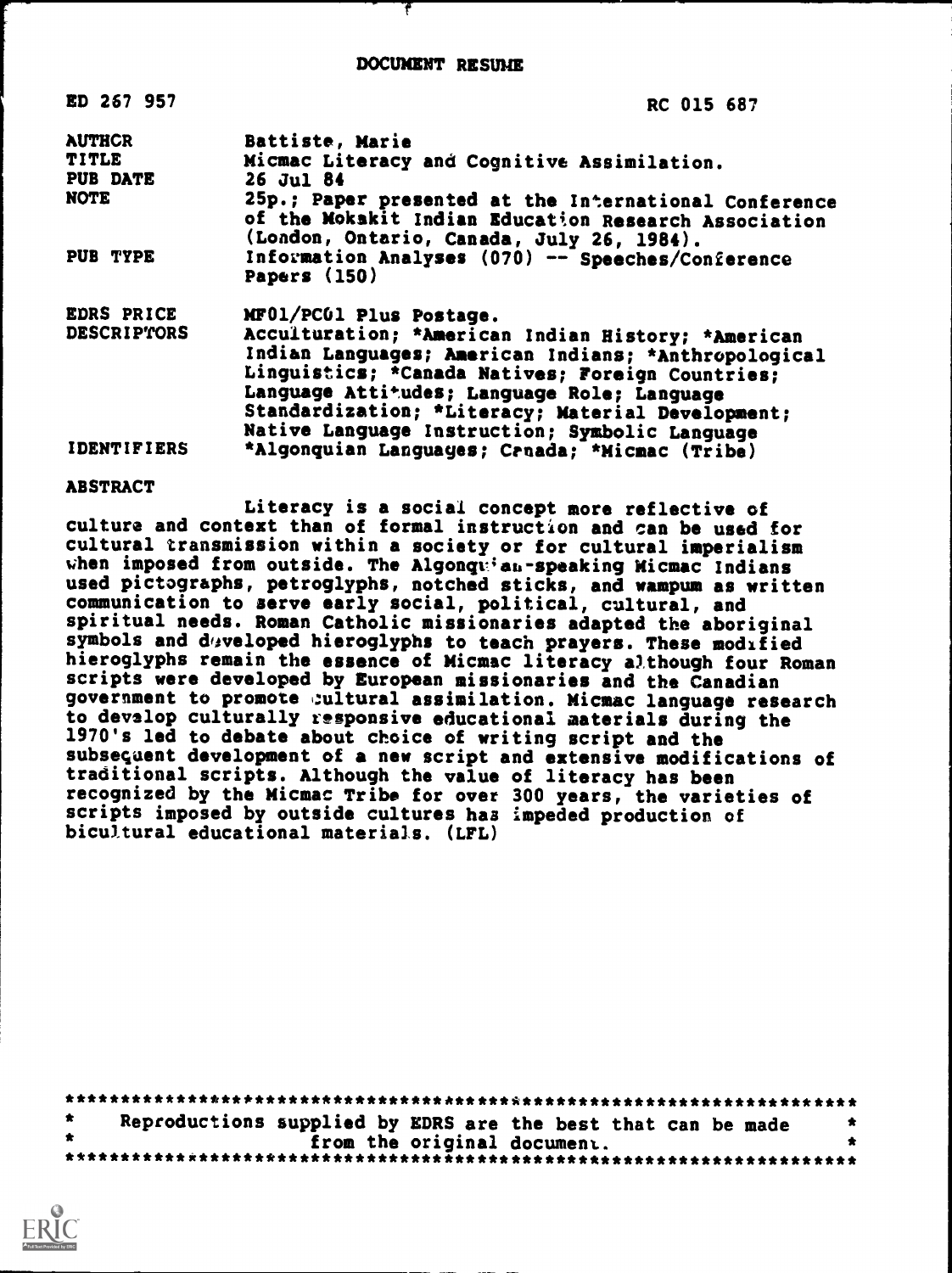

### MICMAC LITERACY AND COGNITIVE ASSIMILATION

 $\sim$ 

 $\ddot{\phantom{a}}$ 

"PERMISSION TO REPRODUCE THIS MATERIAL HAS BEEN GRANTED BY

 $\alpha$ Dattiste

0 THE EDUCATIONAL RESOURCES INFORMATION CENTER (ERIC)"

U.S. DEPARTMENT Of EDUCATION NATIONAL INSTITUTE OF EDUCATION EDUCATIONAL RESOURCES INFORMATION

d The document has been reproduced as received from the person or organization ongmseng rt

Minor changes hays been made to improve reproduction quality

Points of view or opinions stated in this docu- ment do not nclassenty represent official NIE position or policy

by

Dr. Marie Battiste

Mi'kmawey School Chapel Island Reserve, Nova Scotia CANADA

A Paper Presented to the Mokakit Indian Education Research Association 1984 International Conference London, Ontario

July 26, 1984

W

 $Q_C$  01568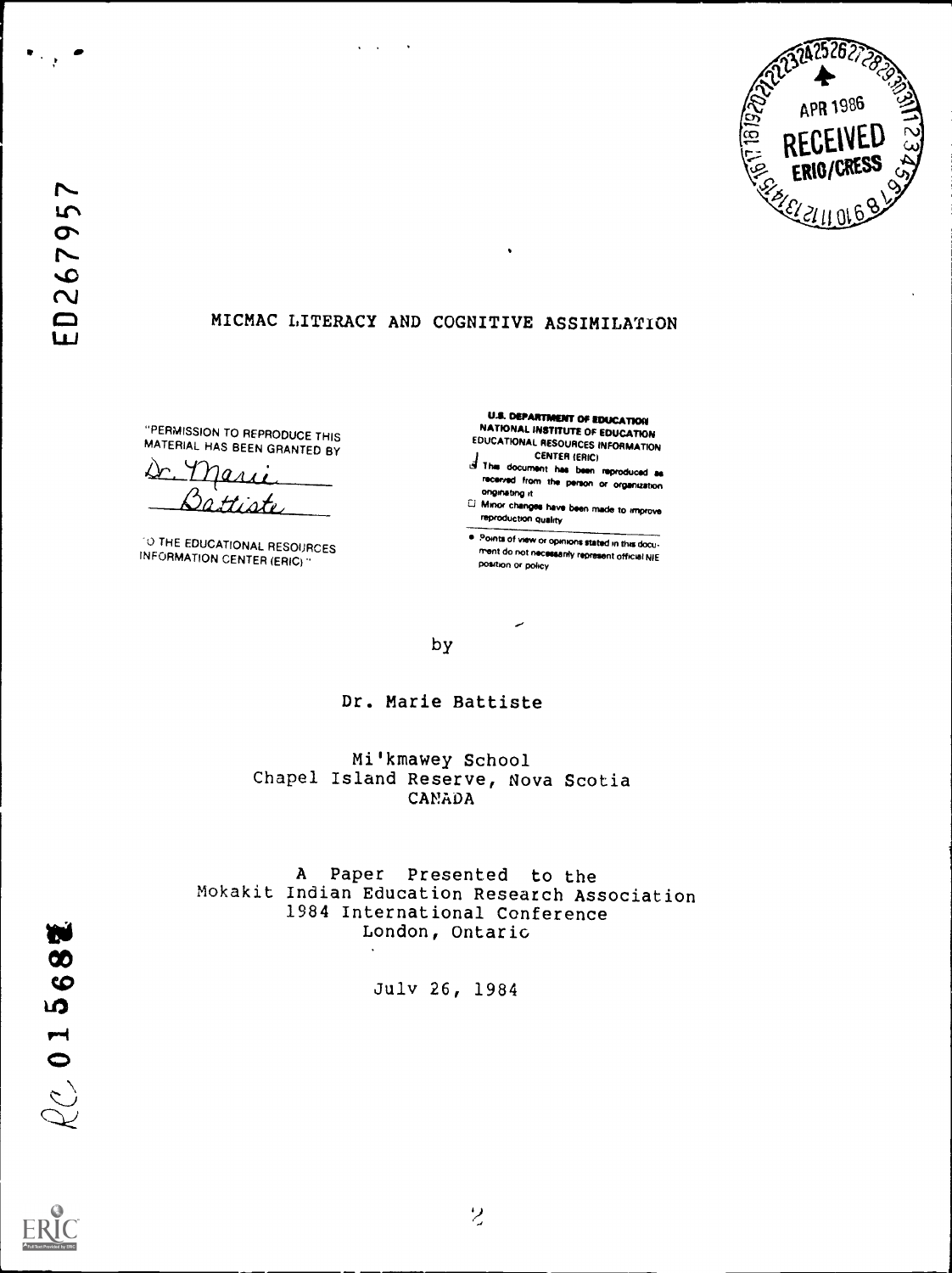### Micmac Literacy and Cognitive Assimilation

### Introduction

Literacy is an i. jral process of cognitive assimilation and cultural imperialism. When the processes of becoming literate are applied to the youth of their own culture, literacy is called cultural transmission. But when a certain literacy is forced upon youths outside that culture, literacy becomes cultural assimilation and cultural imperialism. The functions of literacy, as a shield in cultural transmission and as a sword of cultural assimilation, have been hidden by the interactions of literacy's myths and modern conceptions of literacy.

Literacy myths have disguised the functions and value of literacy in society (Graff, 1979). Viewed as the benign liberator of the mind, literacy has been become the modernizing agent cf society, an economic commodity necessary for national development (Oxenham, 1981), Thus, guided by mistaken assumptions about the desirability and economic effects of literacy, tribal states and underdeveloped nations have instituted policies which have imposed modern values on tribal, preindustial societies without regard for their language and culture in the hopes of their being able to overcome their social, economic, and political impotence as well as racism.

Modern conceptions of literacy have further disguised the processes of literacy because they are fragmented and limited:



1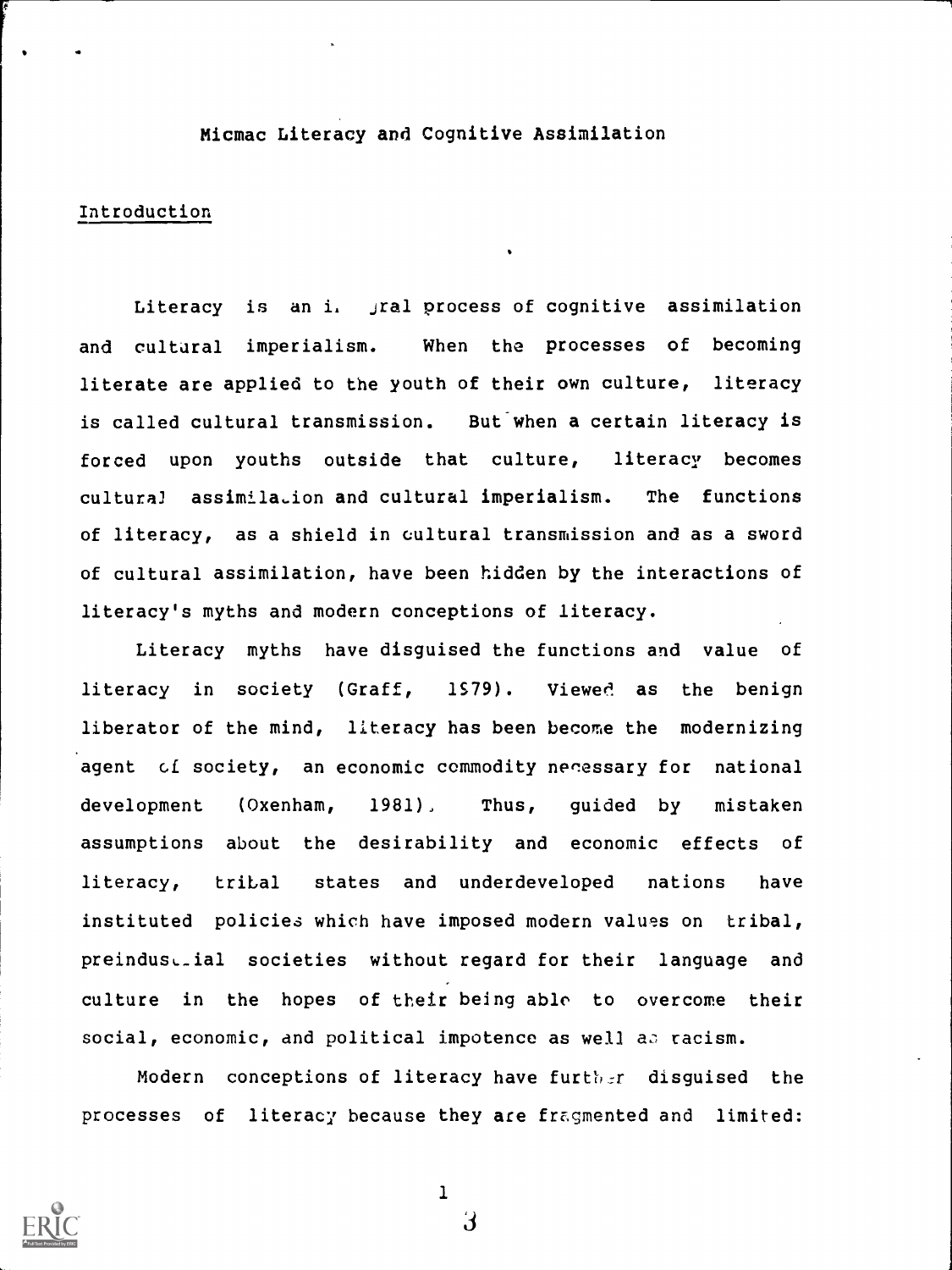fragmented by the search among western scholars for normative standards which can be universally applied; limited by the bias toward instrumental objectives of modern liberal social theory and western school practices. Literacy is, however, not an all or none proposition (Dauzat and Dauzat, 1977) nor can its elements be universally applied (Heath, 1981). Rather literacy is a relative social concept more reflactive of culture and context than of the levels of formal instruction by which it is usually measured.

Little is known about the role and "unctions of literacy within various cultural contexts and how these different contexts affect attitudes and values toward literacy, despite the search of univeral normative standards. Still less is known of children's pre-school literacy experiences in their homes and communities. Recent studies of literacy have shown, however, that Literacy has not been used in the same way in all cultures, nor have its results been the same (Cole and Scribner, 1978; Clammer, 1976). Yet modern studies have not inquired about how literacy functions outside of western institutions of learning and, more importantly, whet factors govern literacy acceptance, rejection, and diffusion. In the last two decades the consistent failure of the schools to promote societal literacy (Copperman, 1978) suggests that much more is involved than the formal processes taught in schools.

Recent historical comparative studies of literacy (Spolsky, Englebrecht, and Ortiz, 1982; Walker, 1969, 1981) and ethnographic studies in different communities (Heath, 1983;



2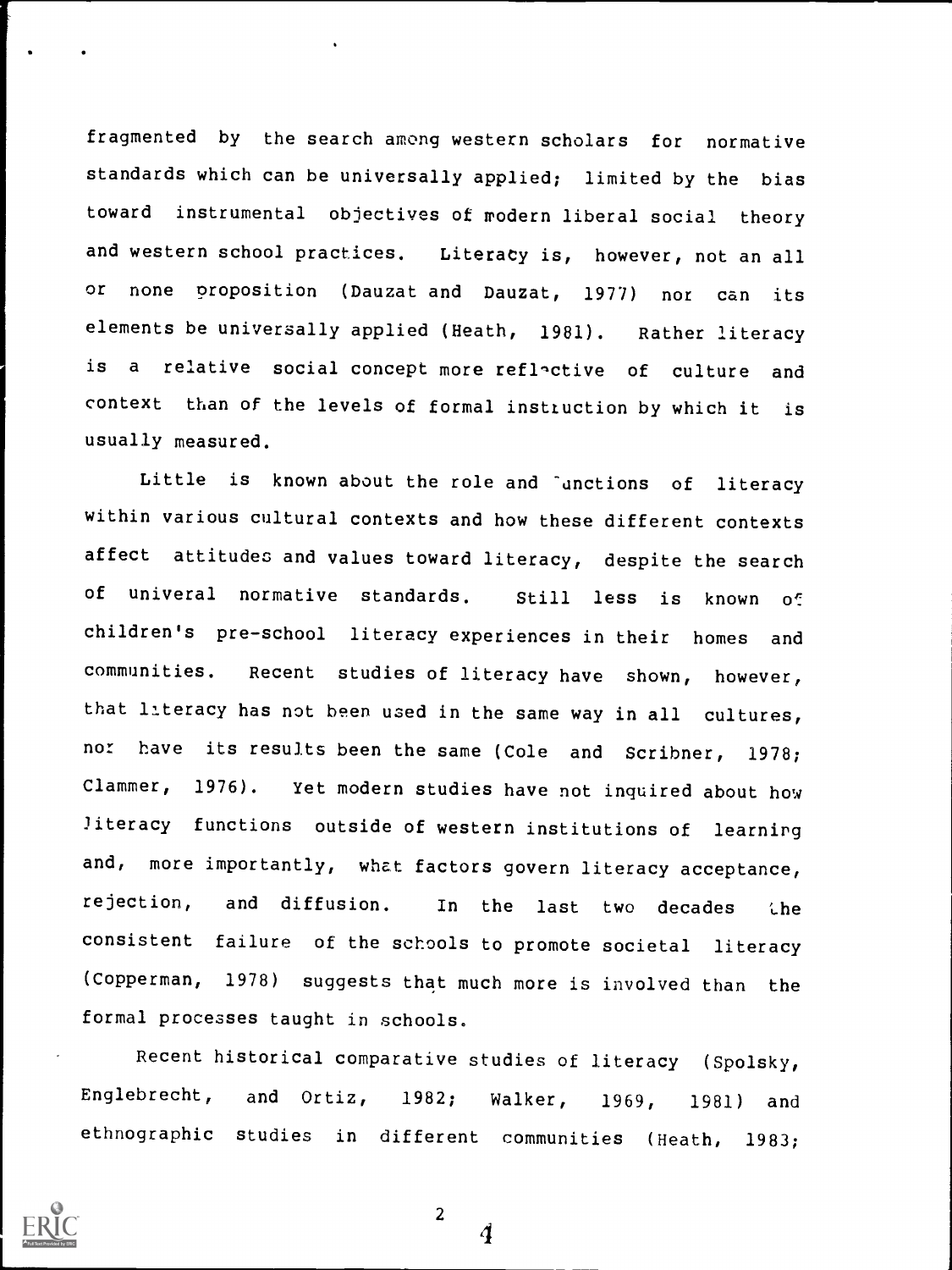Scribner and Cole, 1981) reveal that the acquisition and diffusion of literacy are related to a society's perception of literacy's value and function. Thus any attempt to. define literacy must include a specification of context (Graff, 1975) and an examination of that society's experiences with literacy.

The hidden bias of the myths and concepts of literary became apparent to this writer in 1975 when my people, the Micmac communities of eastern Canada, had to choose an orthography for use in reserve schools. A new practical and efficient writing system, purported to reflect best the phonemic system of the Micmac language, was introduced but was met with initial resistaace. Reasons for community resistance to the new script lay in the socio-cultural factors associated with earlier scripts. This paper seeks to describe the historical continuity and development of literacy among the Micmac Indians and disclose now the processes of literacy can become cognitive assimilation rather than a benign liberator of the mind.

My people, the Micmac Indians, are an Algonkian-speaking tribe of northeastern America who for over three hundred years have had several different kinds of literacies which have served the social and cultural, and spiritual needs of tribal society. The traditional processes of Algonkian literacy remain the deep structure of the Micmac mind and provide the specification of context of all other kinds of literacies. Pictographs, petroglyphs, notched sticks and wampum were the primary native texts of Algonkian ideographic literacy foi the Micmac. Europeans adapted aboriginal symbols and designs found on earlier native texts and developed hieroglyphic characters which were



3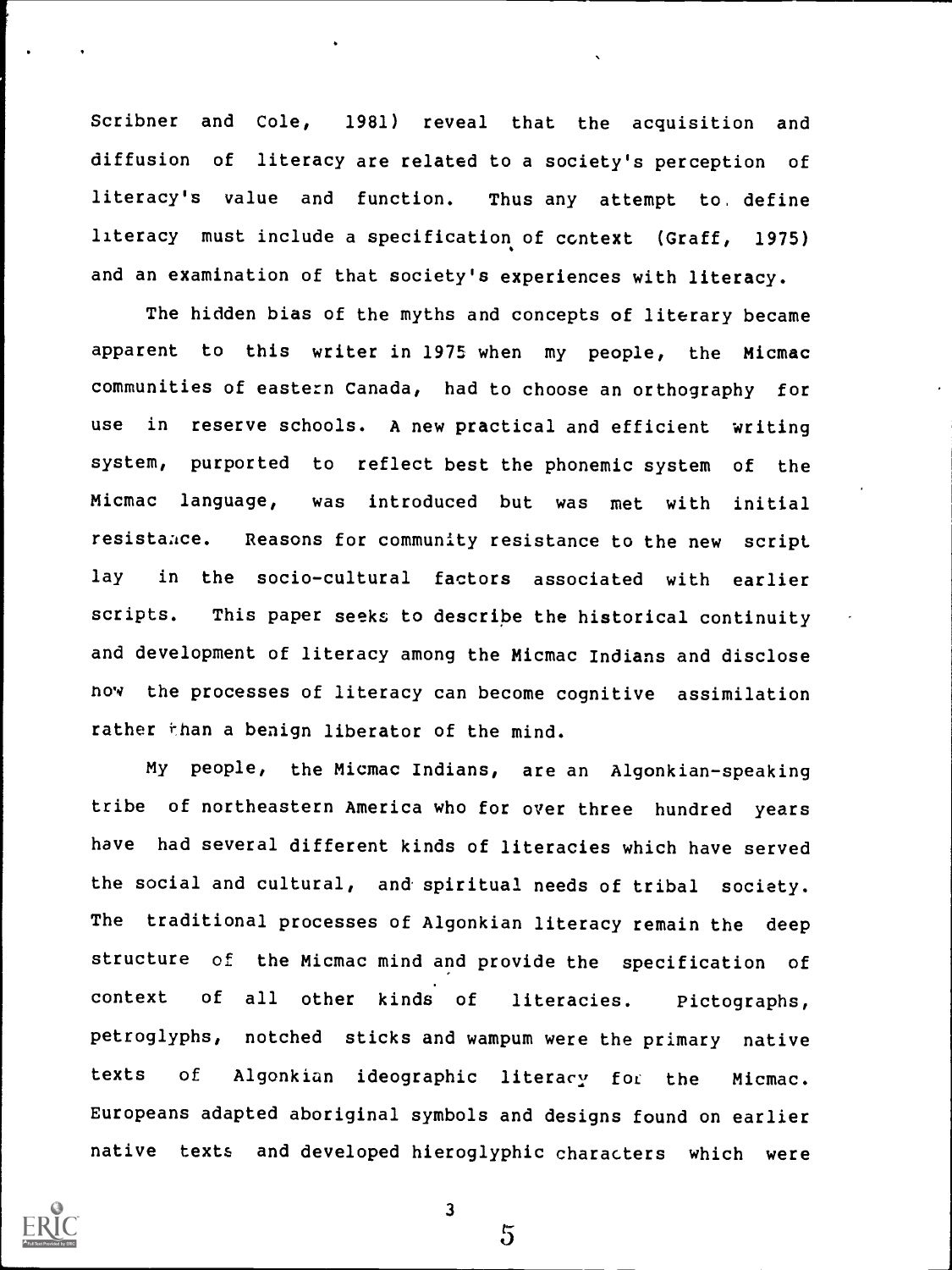used for teaching prayers. These modified Algonkian hieroglyphics remain the essense of Micmac literacy, even though four roman scripts have also been developed to served different purposes of European missionaries,. Canadian governments, and native groups over the last 250 years.

### Aboriginal Literacy

Through the use of pictographs, petroglyphs, notched sticks, and wampum, early North American Indians achieved <sup>a</sup> form of written communication and recording which served the social, political, cultural and spiritual needs of the early period. Only remnants of the aboriginal period of literacy remain for most have perished or were not recorded accurately by European travelers and missionaries in their written observations of the new world. In 1497 John Cabot's exploration uncovered "fallen trees bearing marks" (Maine Pistorical Society, 1897:347) which caught his attention. In 1652 Father Gabriel Druilletes reported the Algonkian Indians using coal for pen, bark for paper, and writing with new and peculiar characters. He wrote:

> They use certain marks, according to their ideas as a local memory to recollect the points, articles, and maxims which they heard (Ganong, 1910:22).

In 3653 Father Bressani reported Indians of New France using

little sticks instead of books, which they sometimes mark with certain signs... By the aid of these they can repeat the names of <sup>a</sup> hundred or more presents, the decisions councils and a thousand other particulars (Ganong, 1910: 23).

Aboriginal literacy embodied tribal epistemology in native



4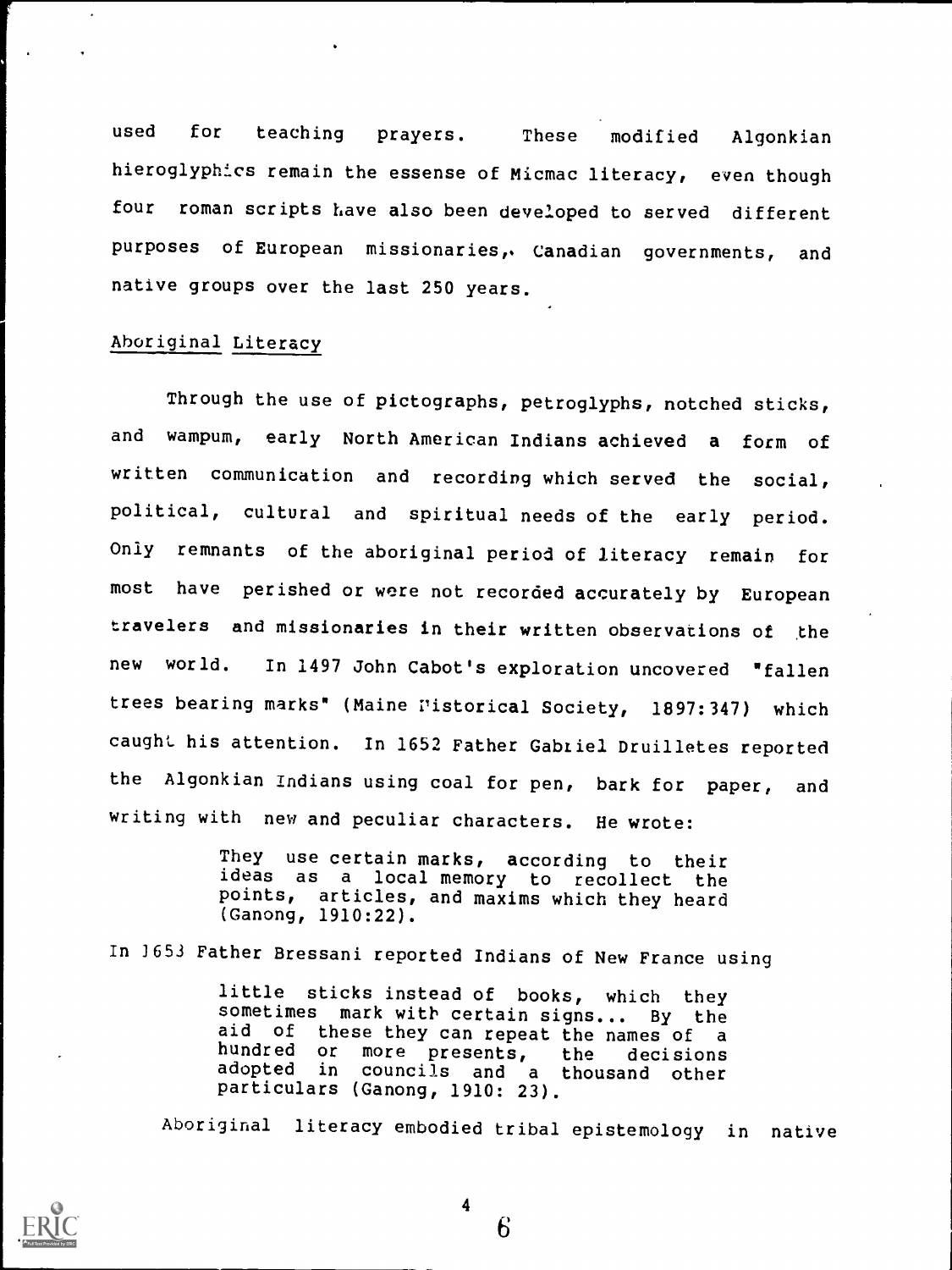texts which interacted with and depended upon the oral tradition. Ancient oral Indian tradition is and was dependent upon the oral skills of its tribal men and women of knowledge, skills highly prized in tribal society. Using ideographic symbolization of concepts and ideas, Algonkian Indians supplemented the oral tradition with ideological catalogues which helped to record and store valued knowledge, information and records on natural materials available to them, such as birchbark, rocks, and shells.

The various native texts in tribal North America represented the world view of tribal people, in particular, their ideas, beliefs, and thoughts about knowledge, power, and medicine. These native texts represented another way of knowing that has since been eradicated from western thought with rise of modern man. A fundamental element in tribal epistemology lay in two traditional knowledge sources.

1) the immediate world of personal and tribal experiences, that is one's perceptions, thoughts, and memory which included one's shared experiences with others;

2) the spiritual world evidenced through dreams, visions, and signs which were often interpreted with the aid of medicine men or elders.

Native texts thus catalogued essential knowledge of the two t,orlds in holistic meaningful ideographs which were transmitted to succeeding generations through the oral tradition and appropriate rituals. Religious traditions and rituals in effect provided access to the storehouse of knowledge, and provided harmony for all life, including plants and animals.

Native texts appear to have served both a public and private

 $\overline{7}$ 

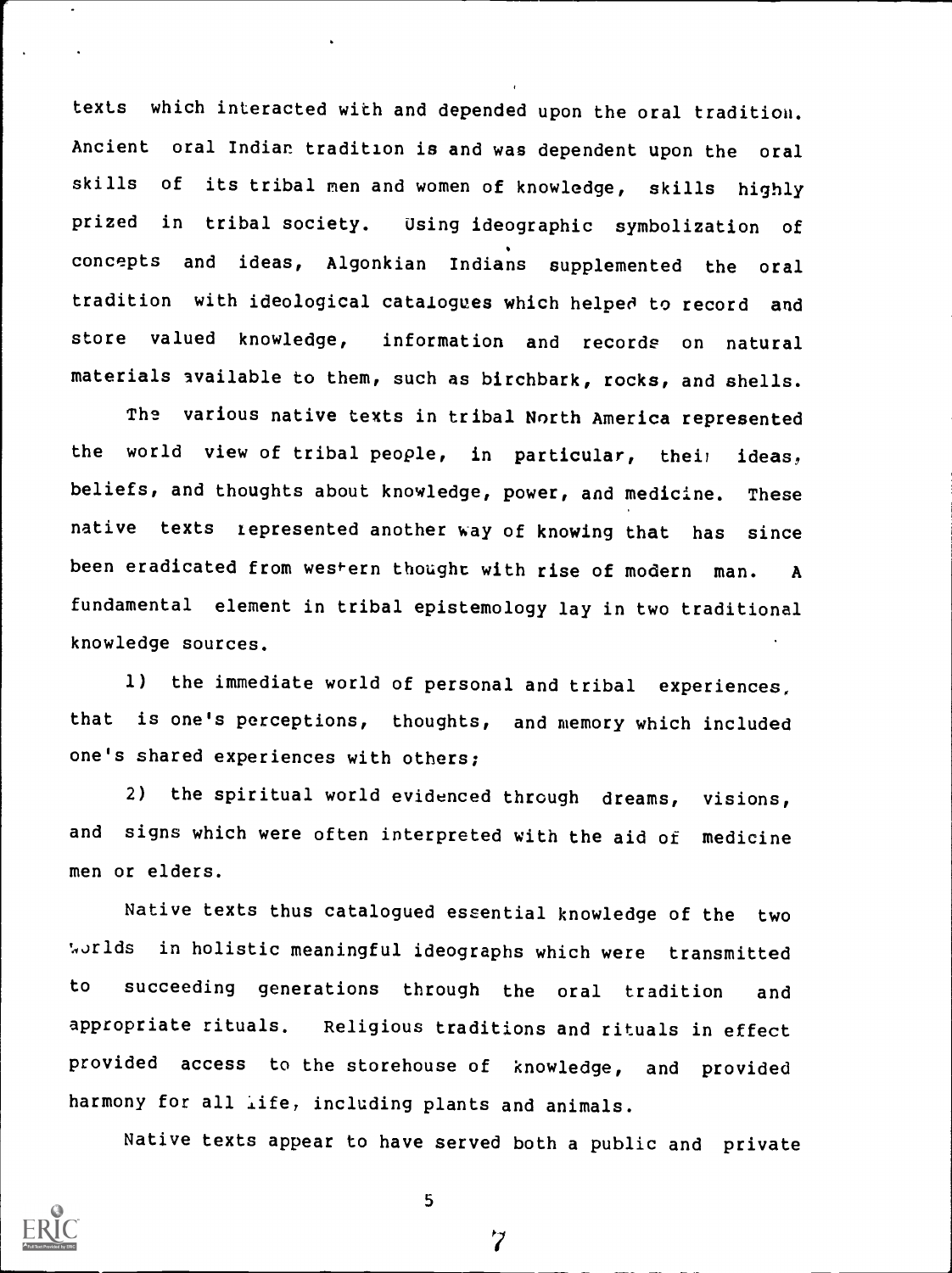function. Wampum was the public record, maintained by a wampum keeper or tribal historian. Regularly the wampum was brought forward at ceremonial gatherings to announce new events and recall past events of interest to all. Political records of treaties and presents, represented through conventional symbols were woven with shells into strings or belts. The arrangement of shells in relation to color could indicate an attitude, such as peace and friendship or war and death.

Pictographs, petroglyphs, and notched sticks served more diversified uses, although these appear to have been principally personal, aimed at practical and spiritual functions. Of the practical functions, Algonkian Indians used petroglyphs, pictographs, and notched sticks to communicate information and messages to friends and relatives of one's whereabouts or of routes and directions taken or to be taken, to relate stories of the *Y* int or battle about individuals or heroes of ancient times, to enlist warriors into battle, or to record historical events in time. Note illustration No. 1.1.

Of the spiritual functions, Plgonkian Indians were known to have used pictographs and petroglyphs for communicating with spirit world or for conveying individual visions and experiences with the spirit world. In effect, the native text: represented a native theory of knowledge which is predicated on the existence of spirits, power, or medicine. Plants, animals, humans, and spirits of the universe communicated in the spirit world as one. Thus many Micmac petroglyphs illustrate the journeys of Micmacs to the



6

 $\delta$  and  $\delta$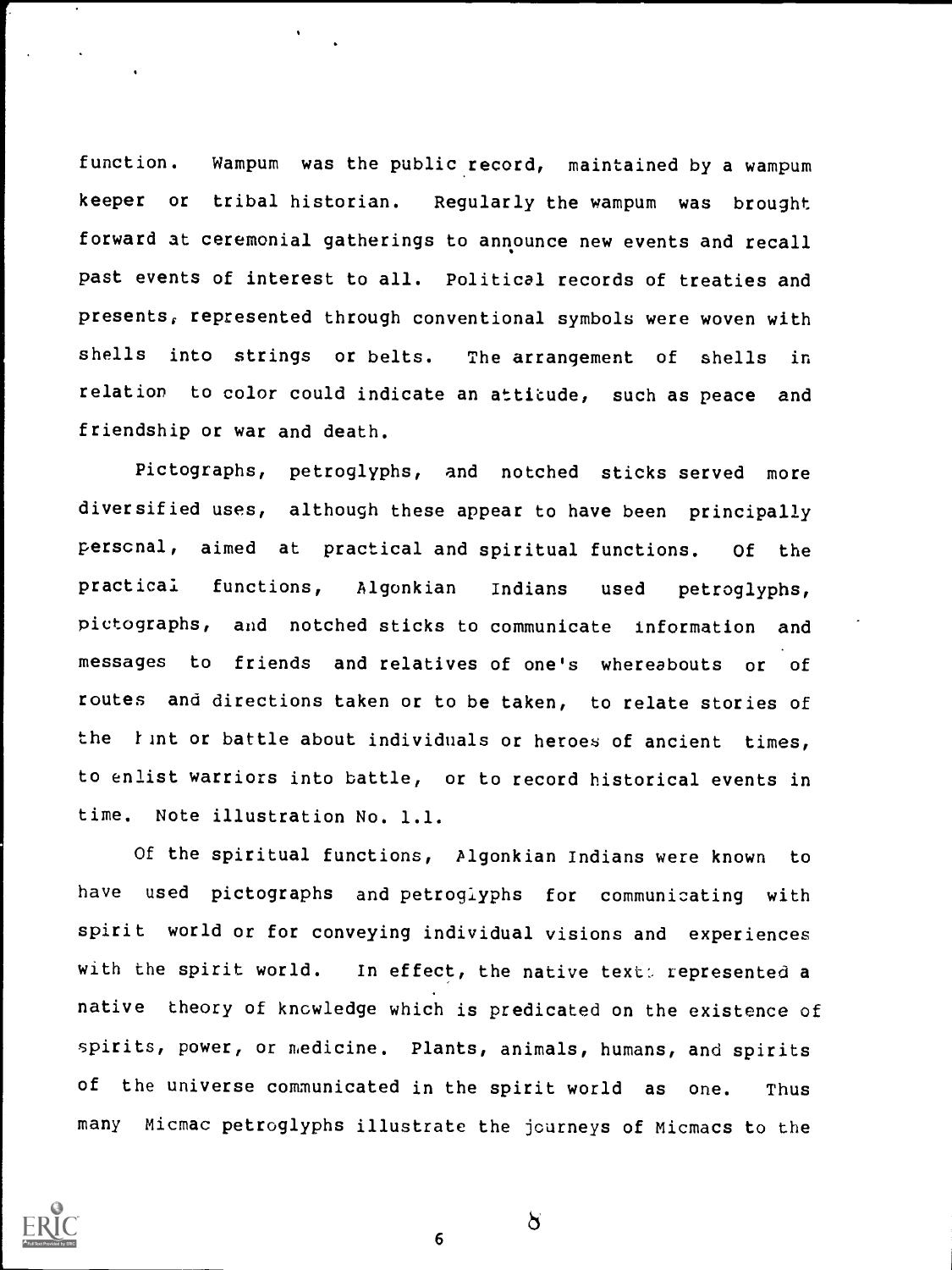

Figure 1.1 Lafitau's Representation of Ideographic Messages Carved Into a Tree by North American Indians. Taken from Lafitau, 1724/1974:43.



# BEST COPY AVAILABLE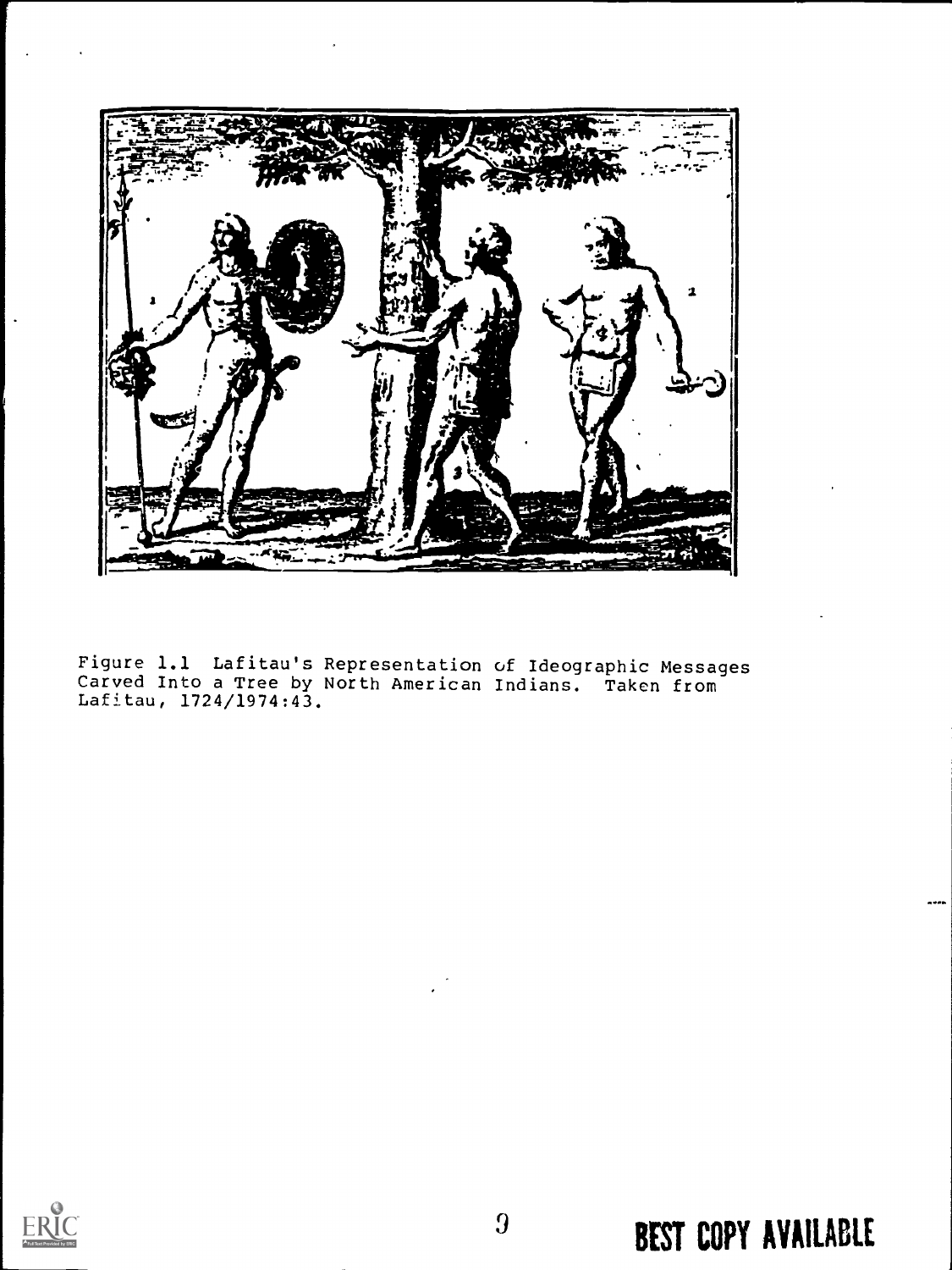world beyond. Note illustration No, 1.2 and 1.3. European Adaptations of Aboriginal Literacy

In 1610 Chief Membertou and 140 Micmacs confirmed their spiritual and political alliance with France in a ceremony which included their baptism and a gift of wampum. From that time to the French and English uprising in 1744, French Catholic missionaries lived and worked among Micmacs of eastern Canada, converting them to Catholicism and to a faith which blended well with their own tribal spiritual rituals. Their continued presence among Micmacs also assured the King of France of the Micmacs' continued political and trade alliance. Missionaries learned the native language of the native people, preaching to them about the road to salvation and teaching them ritualistic prayers which were to pave that road. The *lirst* missionary to use ideographic symbolization for literary purposes is attributed to Father Christian Le Clerq who in 1677 discovered a new method of teaching Micmacs how to pray. He wrote in his journal:

> Our Lord inspired me with the idea of [characters] the second year of my mission, when being much embarassed as to the method by which <sup>I</sup> should teach the Micmac Indians to pray to God, I noticed some children were making marks with charcoal upon birchbark, and<br>were counting these with the fingers yery were counting these with the fingers very<br>accurately at each word of prayers which they pronounced. This made me believe that by giving them some formulary, which would aid their memory by definite characters, I should advance much more quickly than by teaching them through the method of making them repeat<br>a number of times that which I caid to them number of times that which I said to them (Ganong, 1910, 131).

Le Clerq reported being very surprised with Micmac facility with the system. He wrote that Micmacs have



 $8 \t10$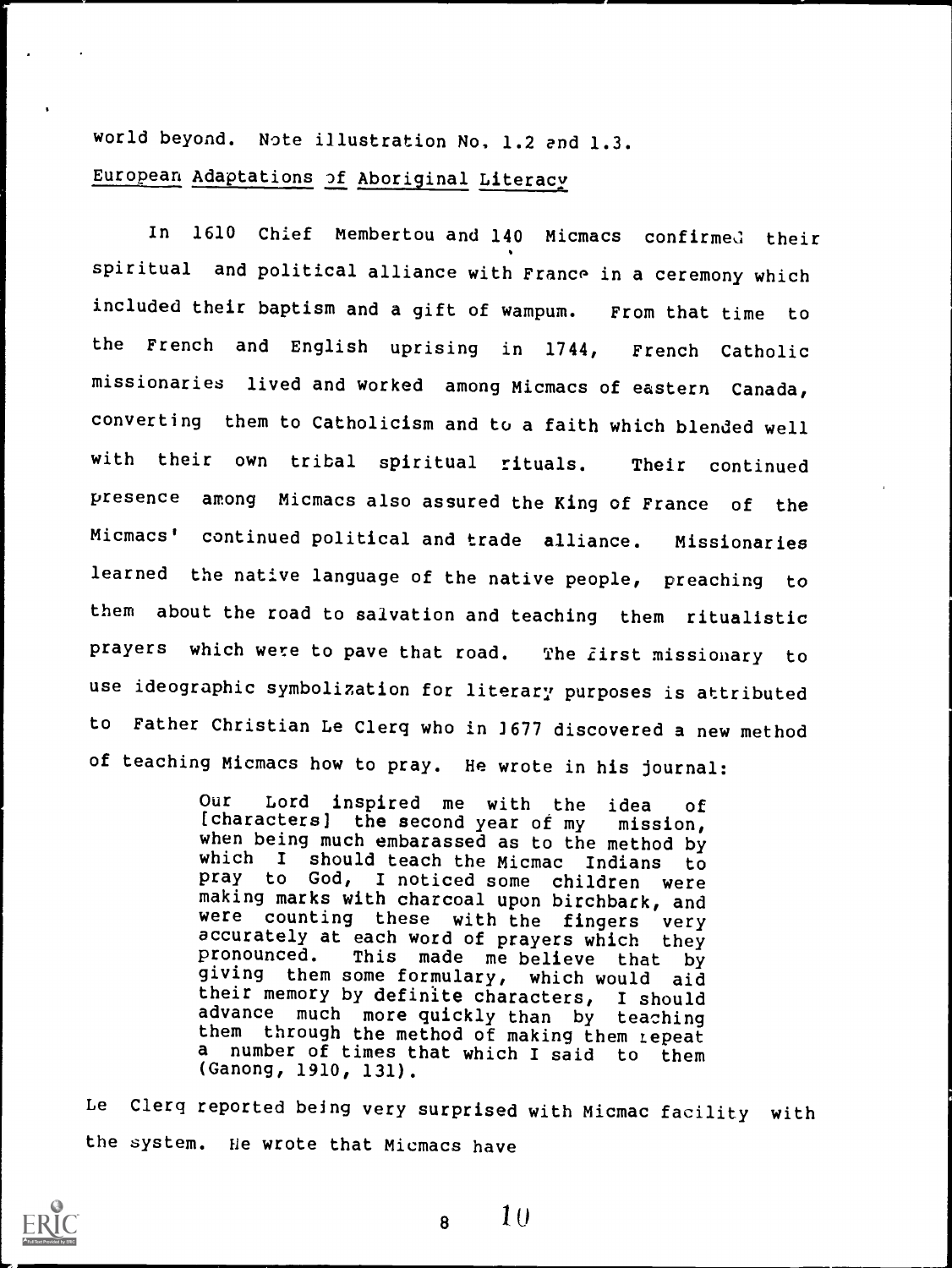

Figure 1.2 Lafitau's representation of ideographic writing.<br>In the box to the left, the inscription reads as follows: An<br>Indian named Two Feathers, a & b, of the tribe of the Heron,<br>c., of the family of the bison, d., acco warriors, h.(e), has taken a prisoner, f. and carried off three scalps, g., at the sixth trip which he took to go to war,  $k.$  (n) and at the forth where he commanded the party, i. k. (n) and at the forth where he commanded the party, i.<br>The box to the right shows writing that reads as follows:<br>the Indian areal The lumbs the Indian named Two Arrows, a. of the Tribe of the Deer, b, and of the Wolf Family, c, went on a mission carrying the calamut of peace to the Tribe of the Bear, d, e, accompanied by thirty persons, h. Taken from Lafitau, 1724/1974:43

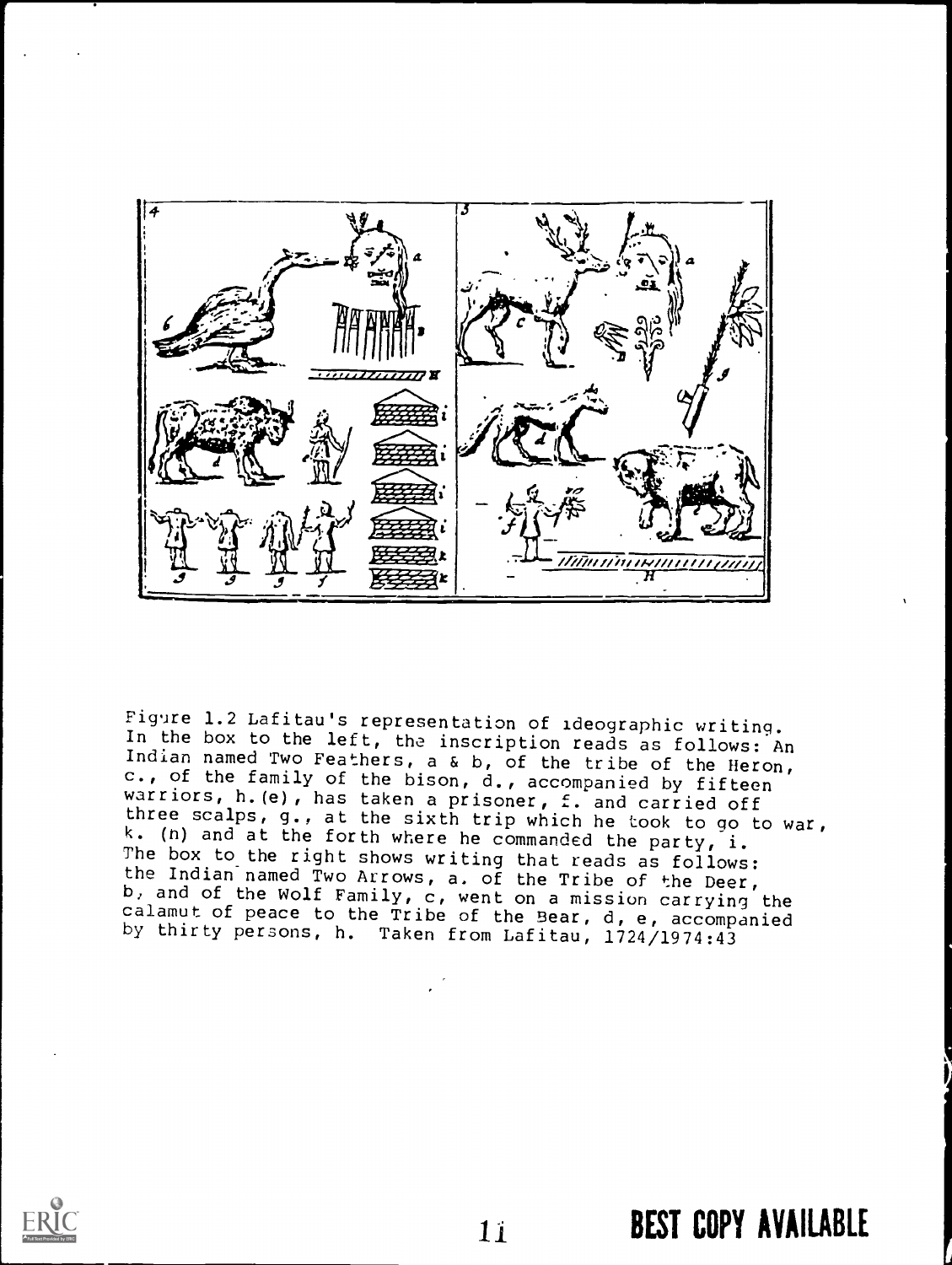much readiness in understanding this kind of writing that they learn in a single day what they would never have been able to grasp in an entire week without the aid of these leaflets (Ganong, 1910: 126).

Micmac families rapidly diffused. this system throughout the nation within the traditional social and cultural contexts. Father caught son, mother taught daughter, and children taught each other. The system involved a design for each word or word phrase and was recorded with charcoal on birchbark leaflets which each family preserved in birchbark boxes Ladecked with wampum and porcupine quills (Speck, 1914, 1922, and 1927). Although Le Clerq reported success in using the characters for the remaining ten years of his mission, little remains recorded of his characters. Ganong (1910) concluded, however, in his search for the origin of the characters that Le Clerq used all the aboriginal designs he found, most having the typical double scroll patterns, characteristic of the Wabanaki tribes of the northeast, and developed new character designs for the new words of prayers.

## Literacy Transformations from Hieroglyphic to Roman Scripts

In <sup>1735</sup> Father Pierre Antoine Maillard began <sup>a</sup> 2/ year mission among Micmacs of Cape Breton Island during which he expanded hieroglyphic literacy and contributed to the transformation of ideographic literacy to roman script. In the second year of his mission, Maillard reported having discovered an innovative method of using hieroglyphics to teach Micmacs how to pray (Maillard, 1863:355). Subsequent scholars investigating the origin of Maillard's hieroglyphics have concluded that Maillard was the beneficiary of Le Clerq's work, although the new prayers,



10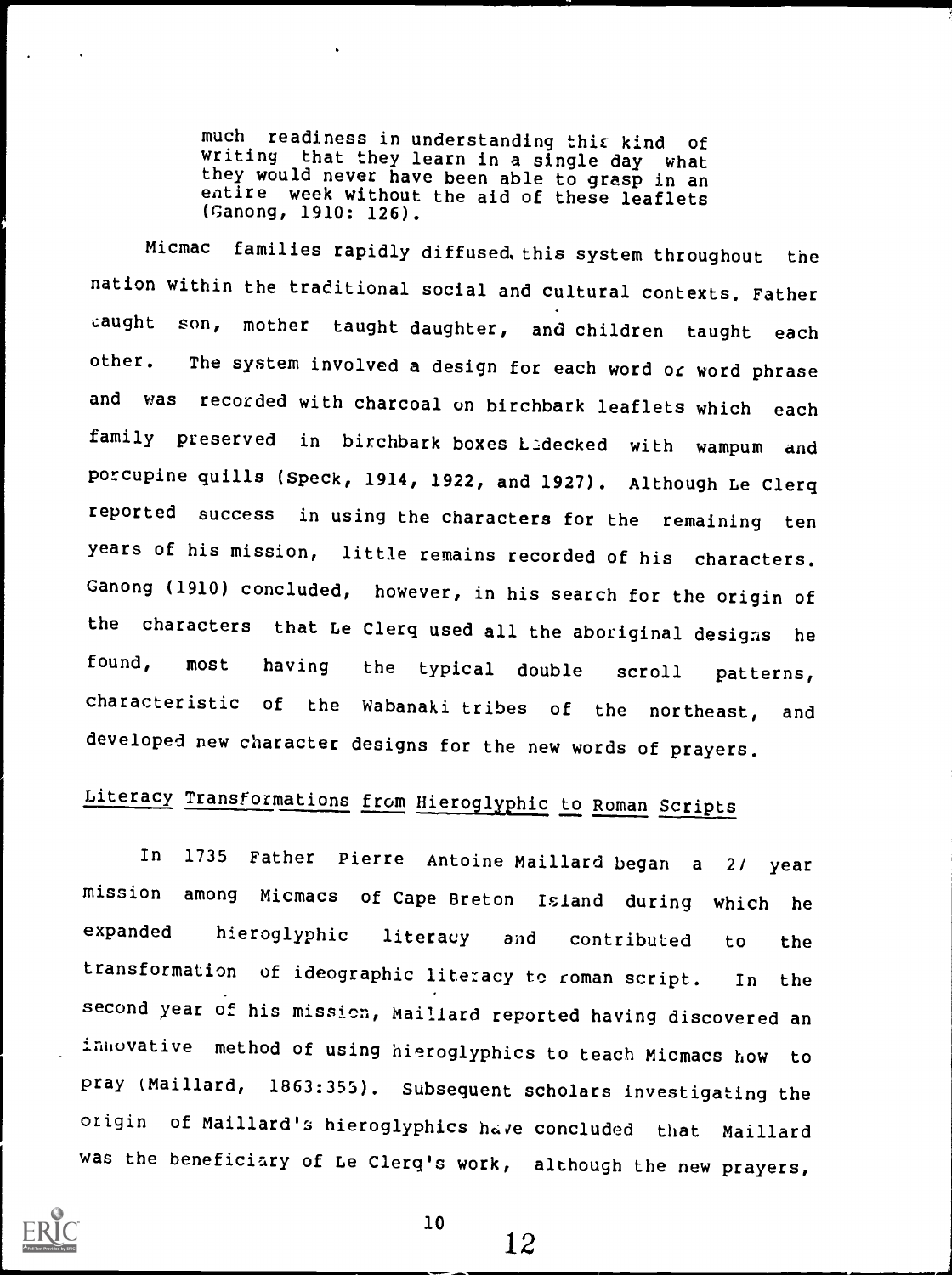chants, and instructions which he composed had to have required almost all new characters (Ganong, 1910; Shea, 1861; Hewson, 1977).

Unlike Le Clerq who frequently characterized Micmacs as savages and barbarians incapable of advancing to letter literacy, Maillard who lived and traveled among Micmacs perceived them as 'urious and intelligent people, capable of learning anything they wanted to learn. He was frequently challenged by their inquiring minds. He astutely realized that if Micmacs had learned the manner of writing of the French, they would have access to sensitive political and religious literature. Maillard, <sup>a</sup> political activist in the French and English war, feared that if Micmacs knew how to read and write letters, they would be better able to incite each other through their correspondence to the detriment of French Catholic interests. Thus despite the fact that Maillard had developed a roman script for the Micmac language, which he used for his own language and grammar improvement, he chose to teach them only the hieroglyphics. He thus closing literacy to Micmacs with his ptepared hieroglyphic literature of prayers, chants and instructions and then appointed catechists among the tribal hierarchy and elders whose duty it was

> to see to the religious instruction of children, preside at public prayers on Sundays, administer baptism, receive matri- monial promises, and officiate at funerals (Johnston, 1960? 72).

At the close of the French and English war in 1749, the English banned French missionaries from Nova Scotia. For over a

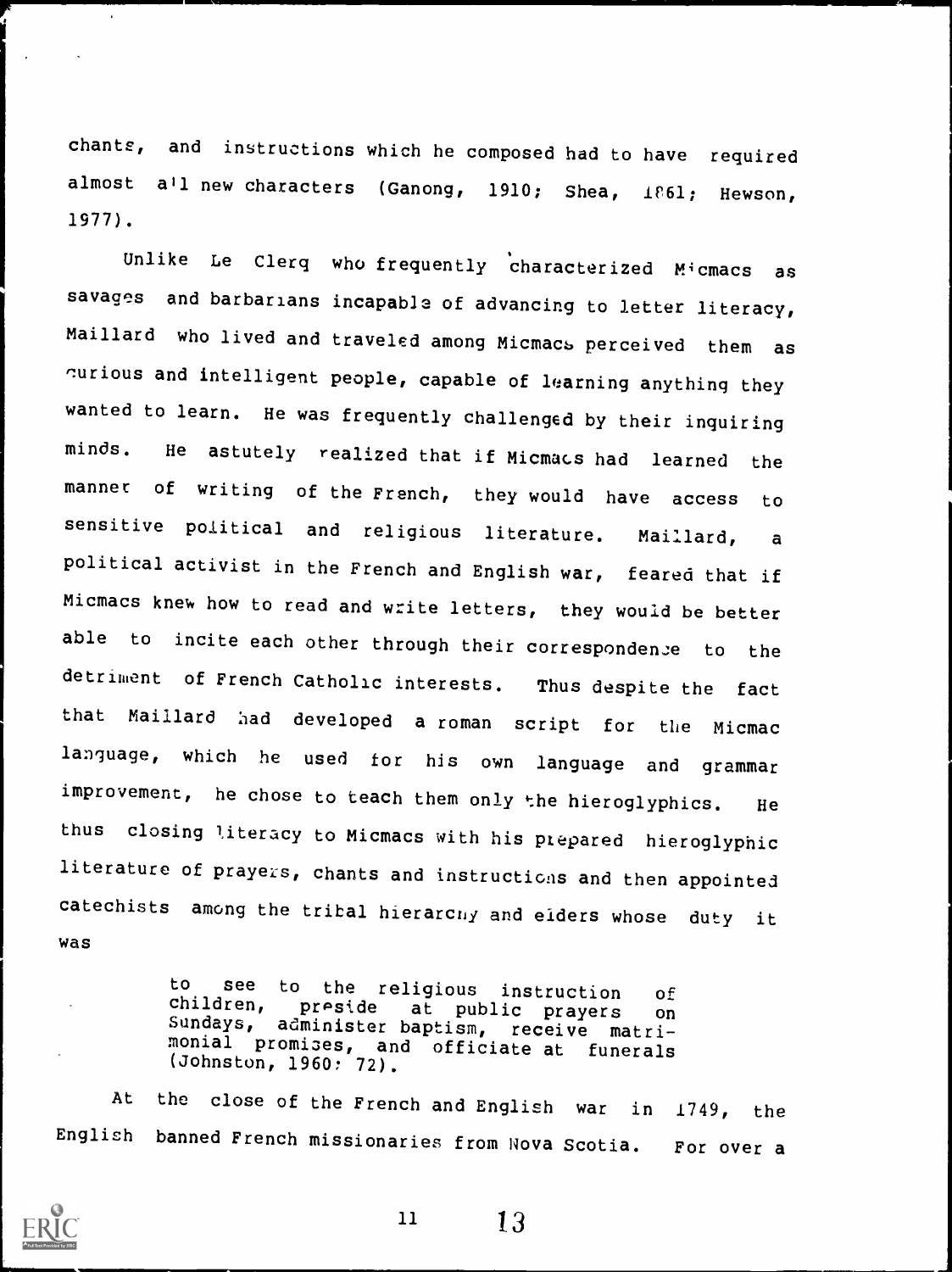hundred years, Micmacs were without resident Catholic priests. However, they sustained their spiritual rituals and traditions through the catechists and hieroglyphic literature developed by Maillard. Their continued insistence in having a Catholic priest and the English fear of reprisal in their settlements eventually convinced the English to allow them to have <sup>a</sup> Catholic priest, thus restoring Catholicism to the eastern province.

Micmac ingenuity prevailed, however, and soon Micmacs acquainted themselves with yet another mode of communicating with one another: roman scripts. Despite Maillard's and earlier missionaries' attempts to restrict Micmacs to hieroglyphic literacy, Micmacs had many opportunities to witness new functions and uses of the new system. From as early as Le Clerq's mission in 1675, Le Clerq reported using the natives as couriers of letters to other priests (Gancng, 1910). Similarly, Maillard reported using Micmacs to deliver his letters to military officials. In another context, Maillard prepared transcriptions for the tribal government in his role as interpreter for the English. Aiding in the pacification of Micmacs after the war, he transcribed the Treaty of 1752 into his Micmac roman script. Maillard sought their approval of the peace plan. As a trusted friend of the Micmac Santeoi Maiaumi, the Grand Council, Maillard presided at the ceremony and read the treaty to the assembled Indians. Through these exchanges Micmacs discovered the political significance of expanding their literacy repermire. Furthermore, they were reportedly very impressed with the new mode of writing that enabled them to record exactly the words and thoughts of the writer (Maillard, 1863). Yet, Maillard refused co

12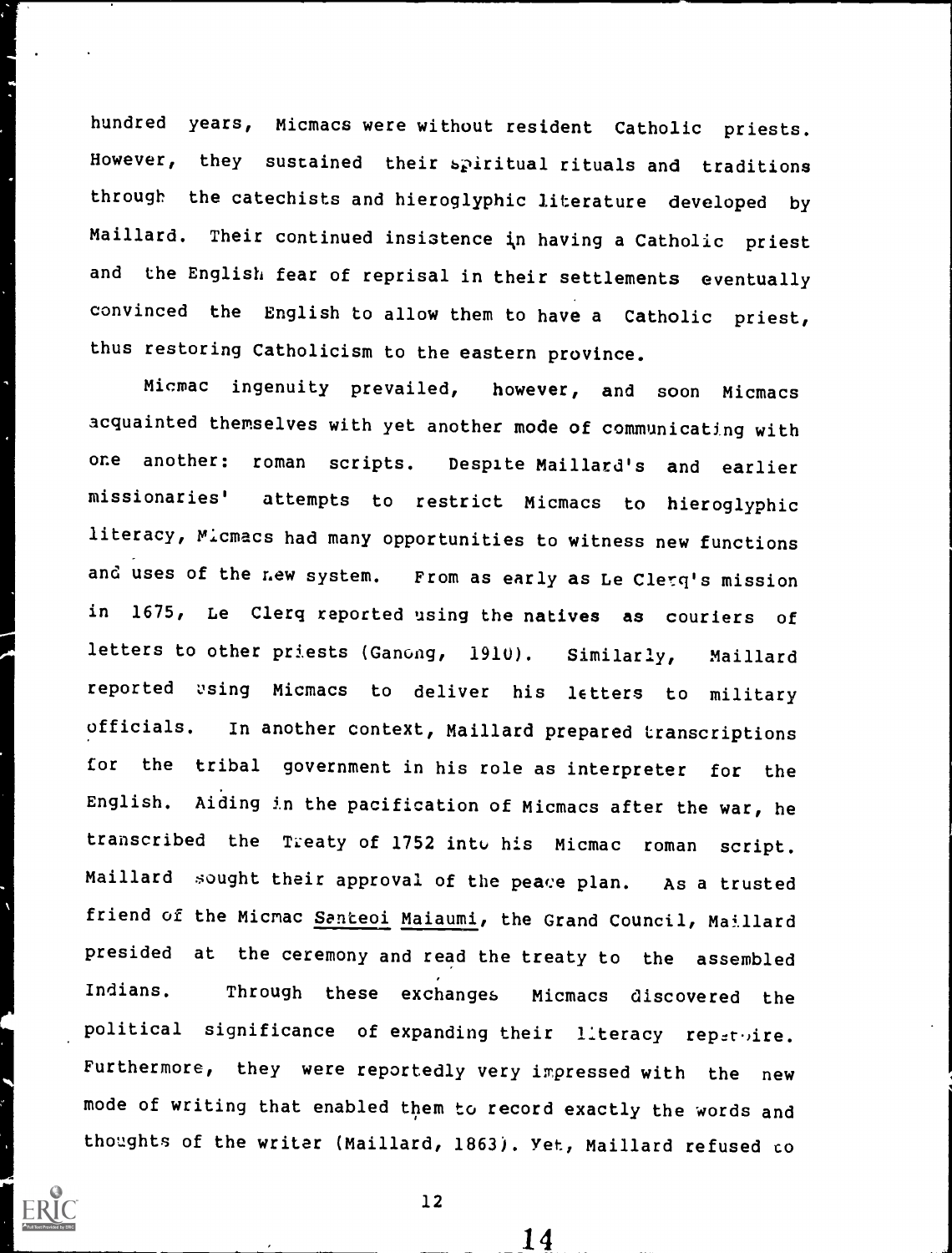teach them roman script writing and further forbade Micmacs from going to local English public schools (Koren, 1962).

Yet, the English government sought literacy and education for Micmacs as the sword of assimilation. In 1842 the Nova Scotian government passed an act which provided for free tuition for Micmacs attending their schools, however, Micmacs were not interested in learning English literacy skills. Government reports beginning in 1843 indicate Micmacs' growing interest in learning to read although they were strongly adamant to transmit only their own culture through literacy in Micmac, Their frequent migrating habits further prevented them from spending much time at it in school (Canada, D.I.A., 1843), thus literacy was taught at home by parents.

### Reverend Silas Tertius Rand

By the time Reverend Silas Tertius Rand arrived emong Micmacs in 1845, Micmacs had already learned the fundamentals of how to read and write Micmac in the French roman script. In 1850 Rand reported Micmacs were in the constant habit of writing to one another in a script resembling English but sounding like French. Their only preserved literature was written in hieroglyphic characte.s (Rand, 1950:42).

Pand, a master of a dozen languages, believed in the power of reason achieved through literacy and Bible reading. He frequently criticized the French priests who in seeking to prevent Micmacs from learning how to read and write letters forbade them from going to school (Koren, 1962). de wrote: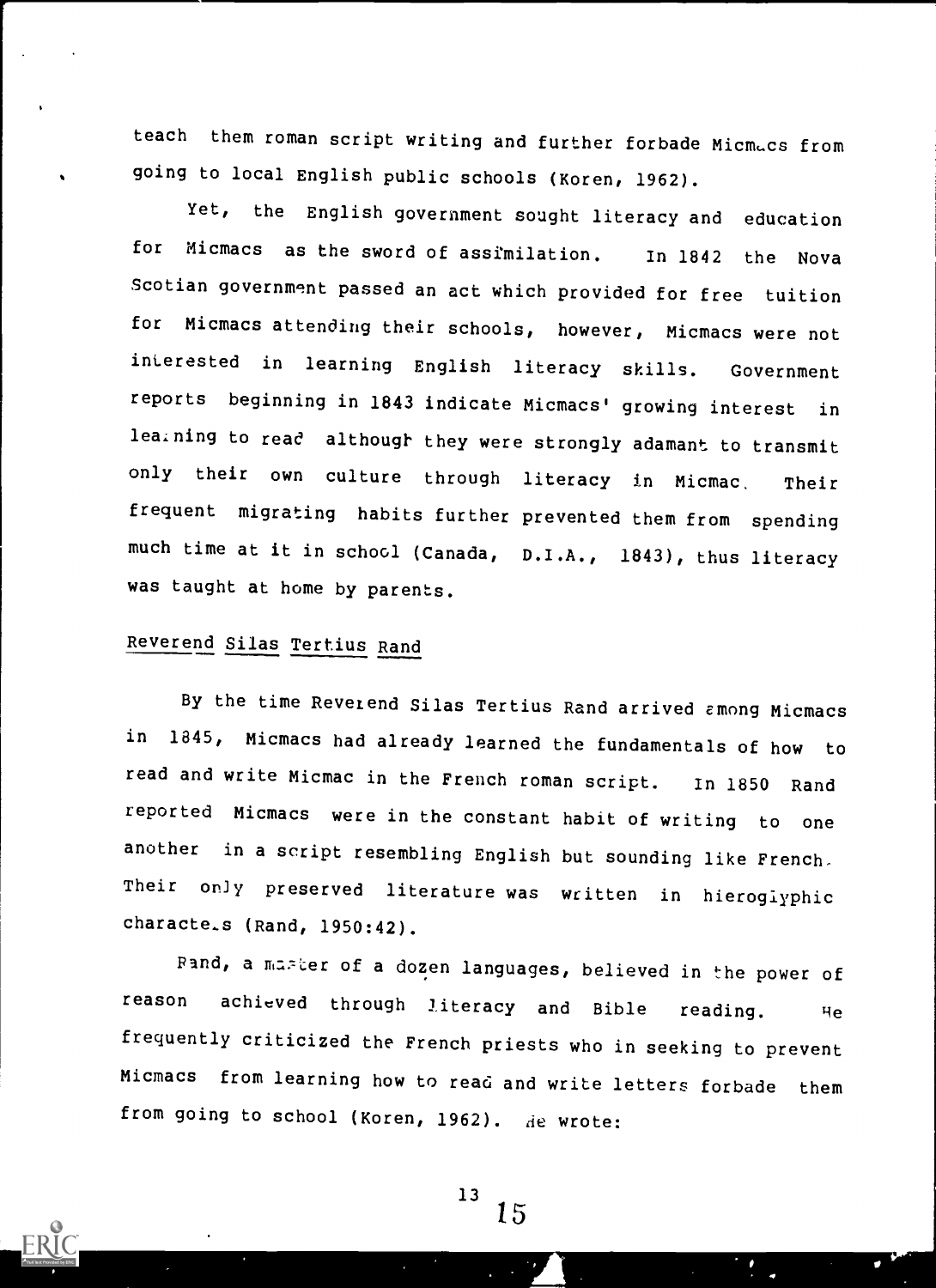Had their language been reduced to writing in ordinary way, the Indians would have learned the use of writing and reading, and would have advanced in knowledge so as to be<br>able to cope with their more enlightened able to cope with their more enlig<br>invaders; and it would have been in vaders; and it would have been more dirficult matter for the latter to cheat them out of their lands and ocher rightful possessions (Rand, 1894:226).

Rand's goals thus were to teach all Micmacs how to read and write in a new script of his devising and to develop literature for them to read. Finding no Micmacs willing to work with <sup>a</sup> Protestant minister, he relied upon a Frenchman Joe Ruisseaux who had lived among Micmacs most of his life thus was fluent in Micmac, as well as English and French. Rand's new Micmac roman script was based on English script and phonemes, using several diacritics to represent the unique Micmac sounds.

Hoping to show Micmacs the contradictions in Catholic dogma, he translated several sections from the bible into Micmac, developed <sup>a</sup> Micmac dictionary, and <sup>a</sup> Micmac reading book. However; despite the courtesy Micmacs extended to Rand, neither Rand nor the Canadian government were able to dissuade Micmacs from their traditional habits and Catholic beliefs. Repeated governmental attempts to introduce Protestantism, bible reading, and formal schoolir, into Micmac tribal society failed. But despire their refusal to accept the Protestant literature, Micmac literacy skills continued to grow through Rand's influence. Rand reported being pleased with the score; of Micmacs who had learned to read (Rand, 1873).

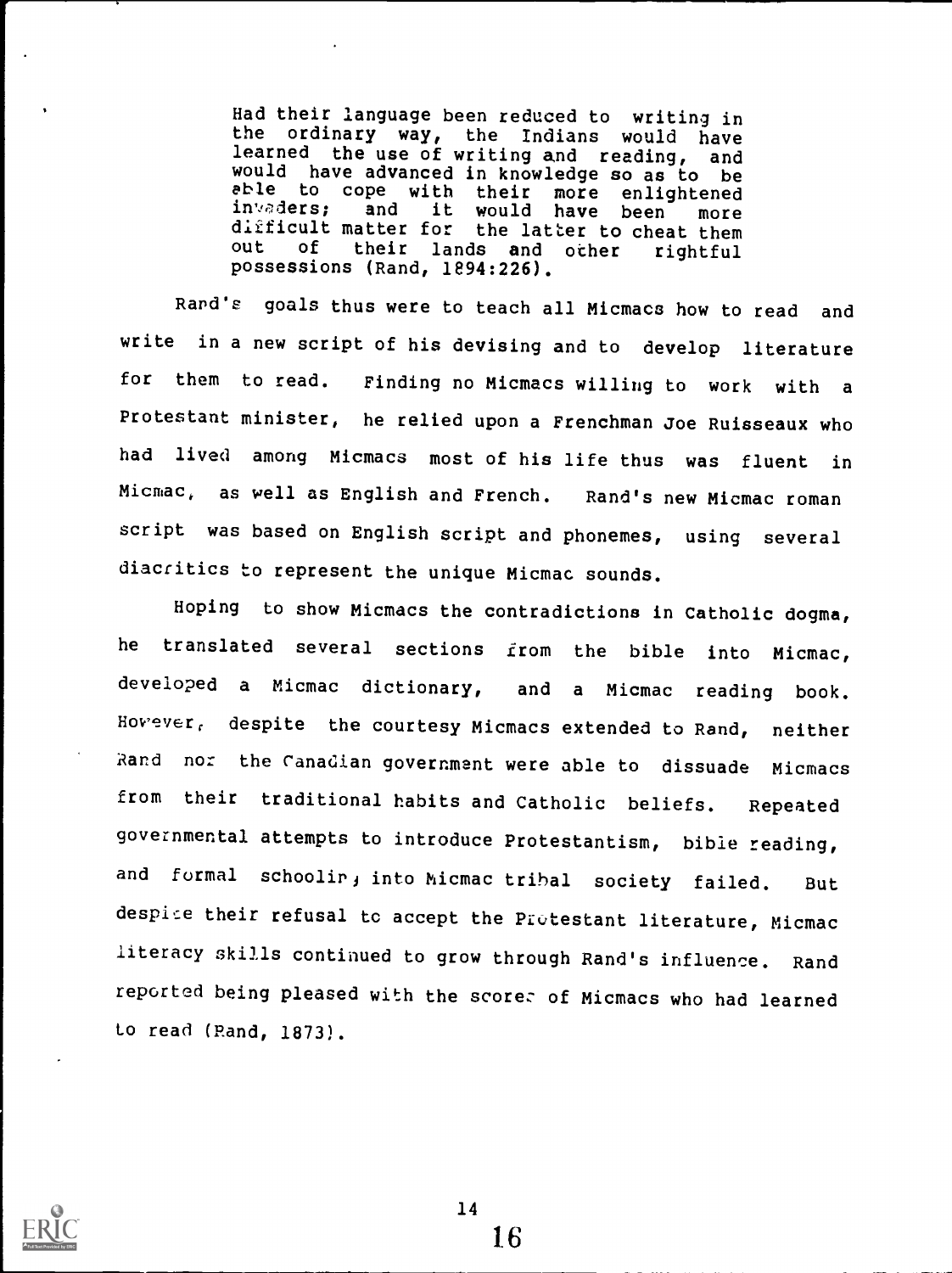### Father Pacifique Buisson

The appearance in 1894 of Father Pacifique Buisson, more well known as Father Pacifique, revived among Micmacs the religious rituals and traditions earlier established by Father Maillard. These religious rituals fostered the continued development of literacy using the hieroglyphic literature of Father Maillard and promoted tLe growth of letter literacy using Pacifique's new Catholic literature.

Pacifique studied the various available Micmac publications and manuscripts, such as those of Maillard, and Rand before preparing his own script. Finding Maillard's script deficient in some respects, he modified it, adding capitals and punctuation and simplified the script to 13 letters. Then he prepared a reading literature for it. Some contemporary commentators have maintained that Pacifique was responsible for spreading phonetic literacy among Micmacs (Gray, 1976:47); however, Pacifique acknowledged that phonetic literacy was commonplace among Micmacs prior to his mission. He wrote:

> They almost all know how to read and write in<br>their own fashion. They teach each other from They teach each other from father to son long before they had schools (Pacifique, 1907:39).

As mission priest for the annual Chapel Island mission, <sup>a</sup> tradition Maillard adapted to Catholic rituals, Father racifique noted the reverence and commitment of Micmacs to Maillard's literature and reinforced the already existing literacy traditions. In 1913, he published a catechism in his own modified script. In 1920 he had reprinted the hieroglyphic prayers that had been printed in Vienna through the efforts of Father Kauder in



 $15$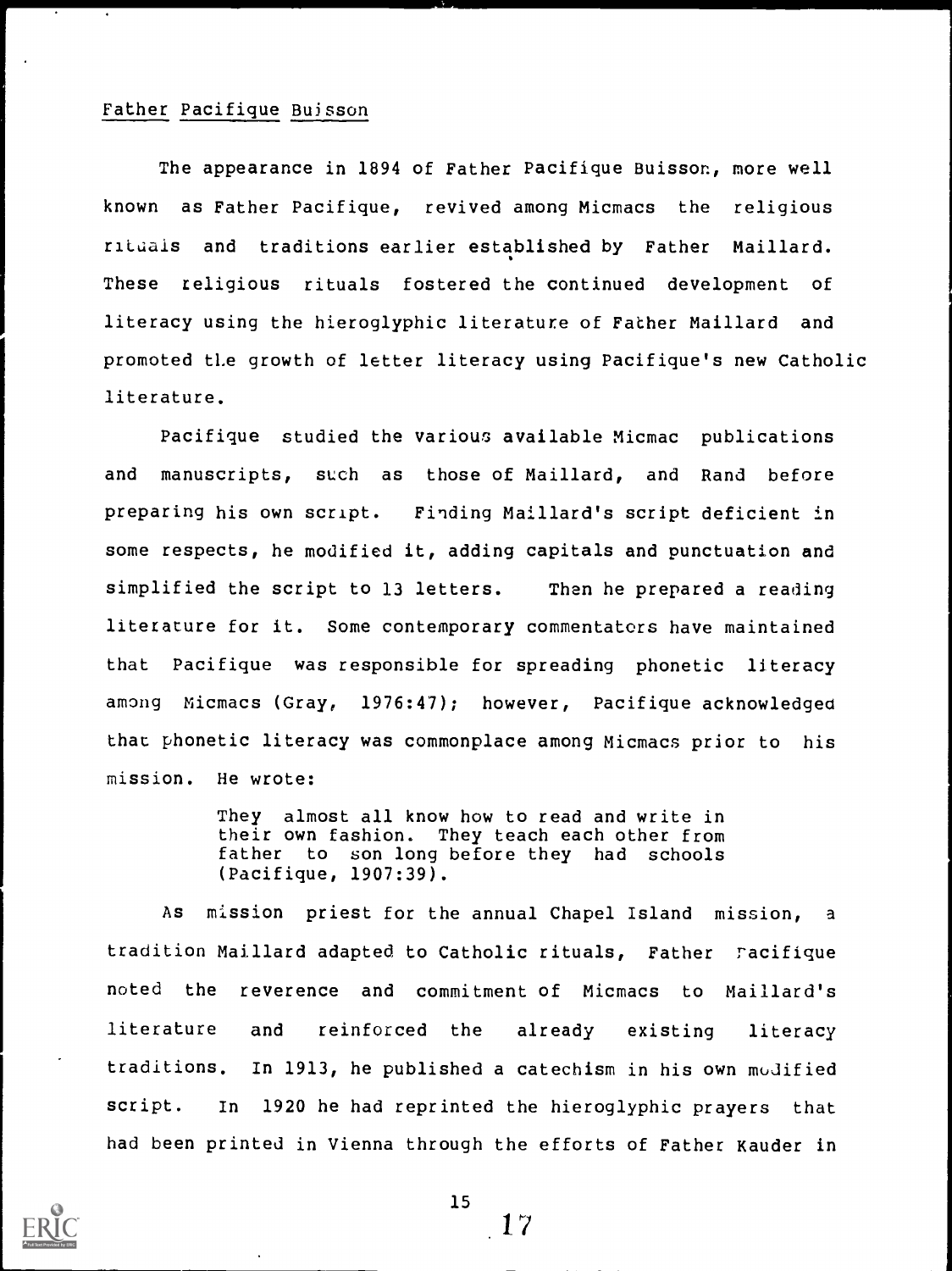1866. The successes of the Christian literature among Micmacs suggested the need among missionaries for learning Micmac language and grammar, thus in 1939 Father Pacifique had a Micmac grammar book published. The manner in which,the script became diffused was directly through families as it had been in the past. In some communities, religious orders introduced Micmac literacy in the band schools, teaching them the fundamentals of the Catholic doctrines (Bock, 1966:36).

Micmac literacy was thus at its height in 1920 when Canadian governmental policy instituted English language in all Indian day schools and compulsory schooling for all Indian children from the ages of 6 to 16 years. Both the Nova Scotia government and the federal government had found that their efforts from 1800 to 1920 to attract Micmacs to the white man habits and domesticated farming had been repeatedly rejected for traditional migrating and hunting pursuits. Through the Indian Act of 1920, the Parliament of Canada expanded its control over Indian lands and people, by legislating regulatory provisions for administering Indian affairs. The administration of all schools for Indians was assumed by the Department of Indian Affairs, although the schools continued to be staffed by religious orders. In 1930 the opening of <sup>a</sup> boarding school and the increased age for compulsory schooling to 18 years brought about the gradual decline in Micmac literacy. The disruption of family socialization, along with the loss of traditional land bases with the government's centralization policy, signaled tne near demise of the Micmac literacy until the 70's.

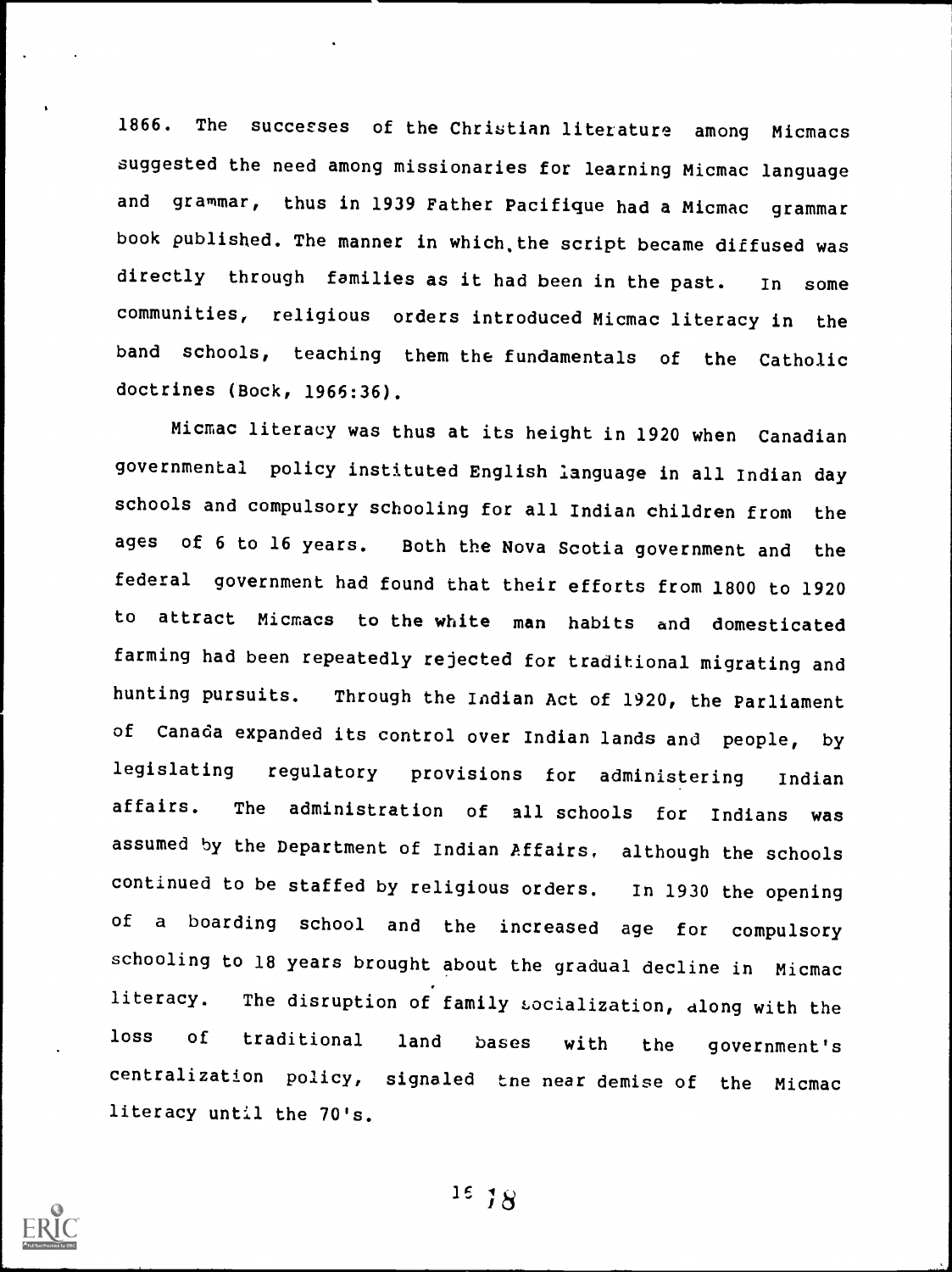### Contemporary Reconstruction of Micmac Literacy

In 1969 the federal government proposed a final plan of asssimiiation and termination of Indian tribes and their responsibility. The proposal, which came to be known among Indians as the White Paper, was overwhelmingly rejected by Indian people throughout Canada. An alternate proposal proposed by Indian leaders insisted upon the government developing a more positive and central role of language and culture in federal Indian programs. The federal government responded by withholding the White Paper and entered into consultations with Indian bands and other tribal leaders. Native Cultural Centres were funded to support the development of culturally-responsive educational materials. Eleven Micmac Cultural Centres were thus funded, each having its own priorities, needs and resources, but all interested in preserving some aspects of the Micmac language and culture.

Research in the Micmac language occupied many of the cultural centers' initial efforts to find, collect, and adapt available materials to classroom learning. The existence of several writing systems, each considered linguistically deficient, led to community debates among Micmac centres and among language specialists as to the best writing script in which to prepare culturally responsive educational materials. The major issue was whether it was better to promote literacy in what was considered by some to the traditional orthography of Father Pacifique despite its limitations or to develop a fundamentally new writing script founded on current knowledge of linguistic principles.

In 1974 the Micmac Association of Cultural Studies, serving



17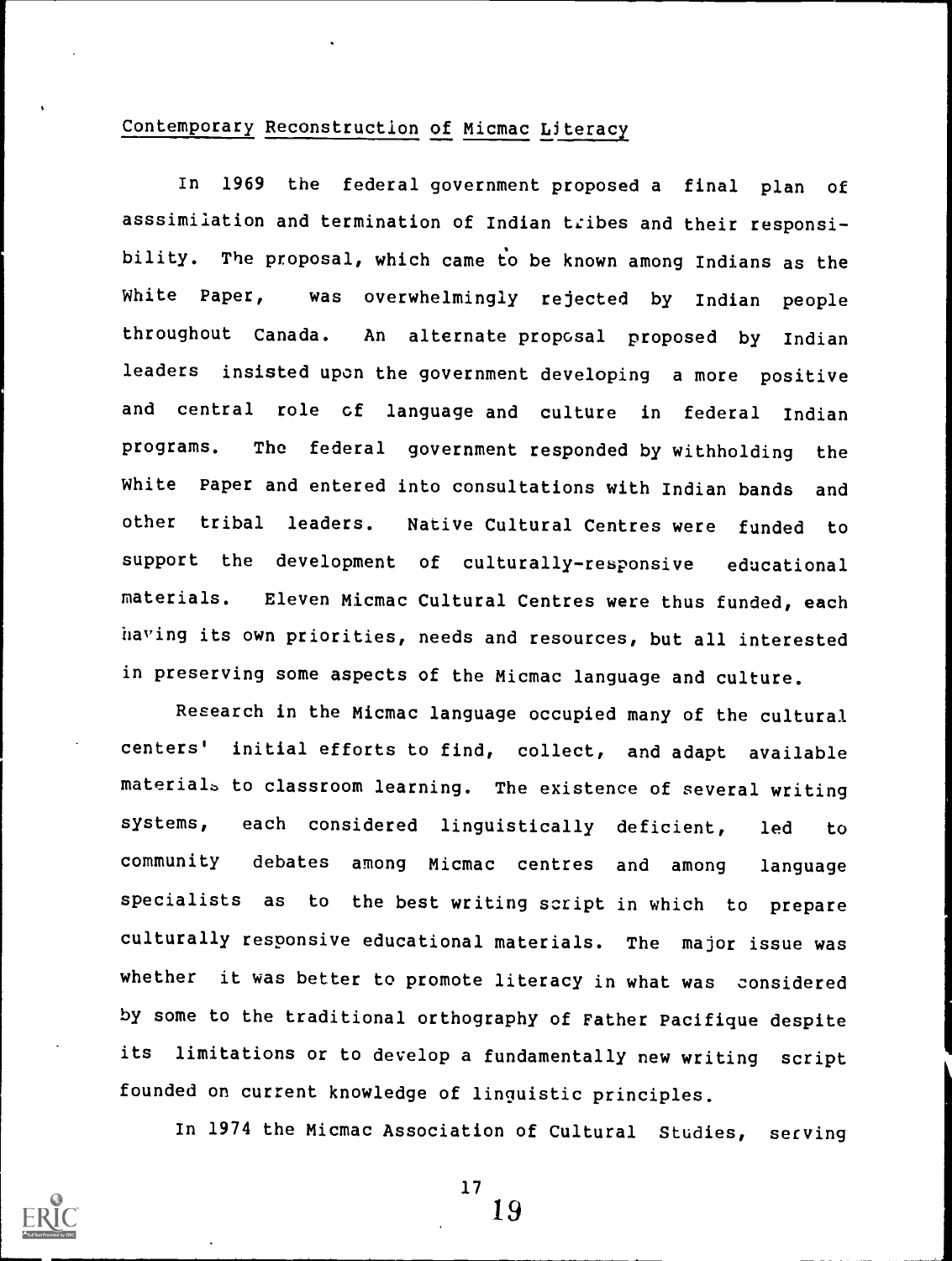the Nova Scotia Micmac communities, developed their own script with the help of native and nonnative linguists. The system was initially met with resistance. Many elders feared the loss of the literacy traditions established by Pacifique, and thus the loss of important cultural and spiritual traditions. When the Micmac Association of Cultural Studies finally brought the script to the Grand Council, explaining the merits of their system and seeking their acceptance, some Micmac communities adopted the script for their center.

In some Micmac communities where loyalty to Pacifique script was strong, modifications to the Pacifique script were required. Mildred Millea, an energetic mother of eleven children and fluent native speaker, began her linguistic and educational work without materials, except a language master machine and the prayer book from which her mother taught her to read. Without formal linguistic training , she launched a new modified Pacifique script and prepared Micmac language materials for the classroom. With as many conflicting views as there were linguists working on Micmac writing, Millea resolved to continue modifications of the Pacifique orthography until the issues were resolved (Millea, 1981). Millea's work and her popularity as a teacher became well known among Micmac communities in New Brunswick and Nova Scotia. She was frequently recruited to conduct workshops and courses to teach others her new modified script.

In other Micmac communities, such as Newfoundland and Quebec, more modifications of existing scripts prevailed. However, with most of the communities' efforts put into teaching new script

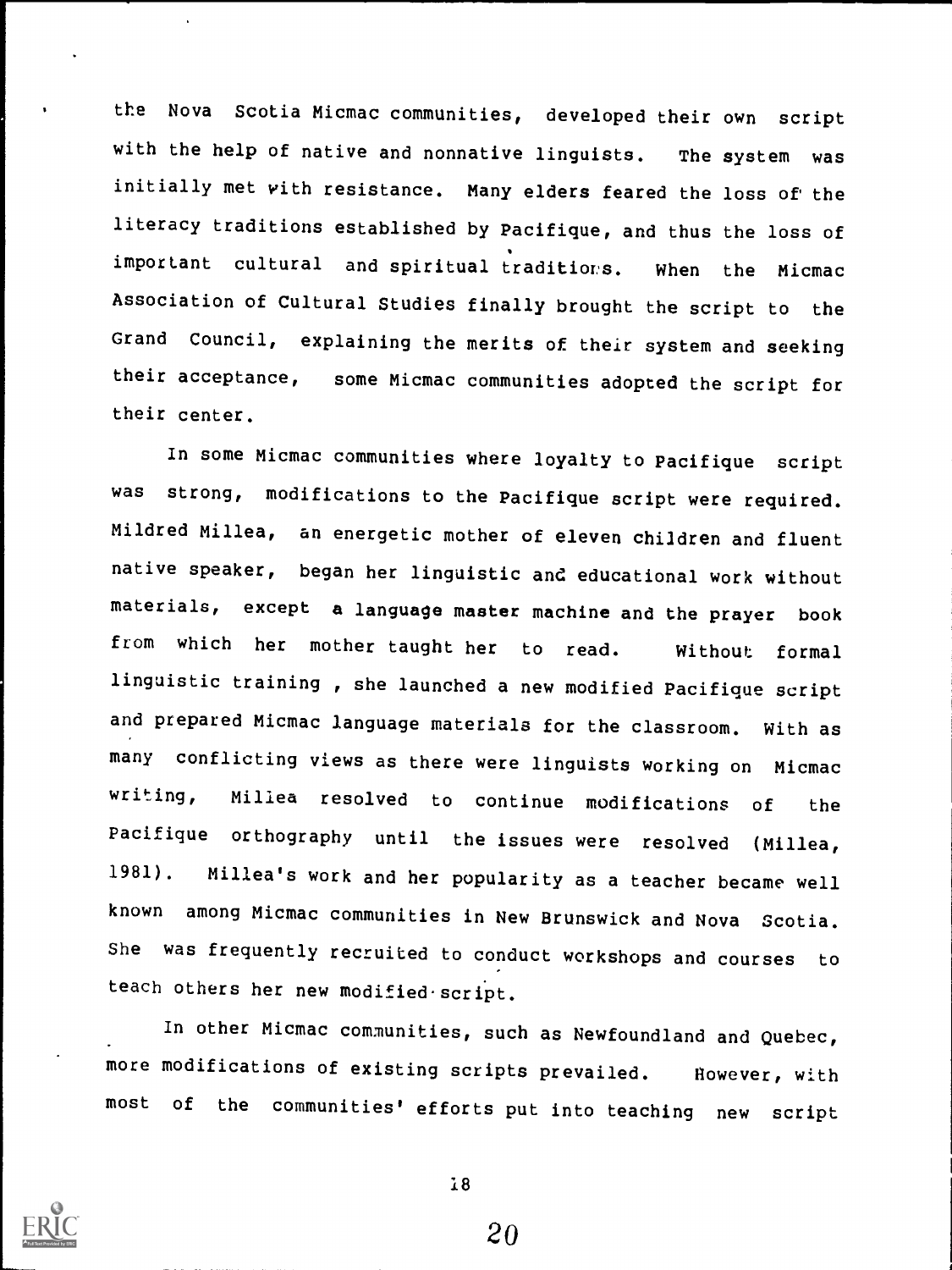usages, little progress was being made in materials development. By the beginning of the 80's, four different roman scripts existed, each having its proponents and some introductory literature devised for it. But because each program had its script preference and had operated independently, duplication of efforts and lack of resource sharing yeilded a general lack of sequential literacy materials among all groups and <sup>a</sup> lack of concensus over which script to use for educational purposes. Meanwhile through 1979, high dropout rates and recividism were continued to characterize Indian education (UNSI, 1979).

### Conclusion

This study found that although the nature of the forms of literacy have been intrinsically different, the functions of writing have remained strikingly similar over time. Literacy has served the spiritual, cultural and social needs of Micmacs, being maintained by tribal families for spiritual, secular public, and personal needs of the people. Informal, supportive, but rigorous instructional contexts have characterized Micmac literacy. However, since colonial contact with Europeans, Micmac literacy has been manipulated for governmental and missionary interests, often to the detriment of the language and culture of the Micmacs.

Coercive methods of cultural assimilation through education and literacy must now be replaced with a Micmac education of cultural transmission and development of cultural adaptive strategies founded upon <sup>a</sup> choice of systems and knowledge. Bilingual bicultural education must be the foundation upon which



19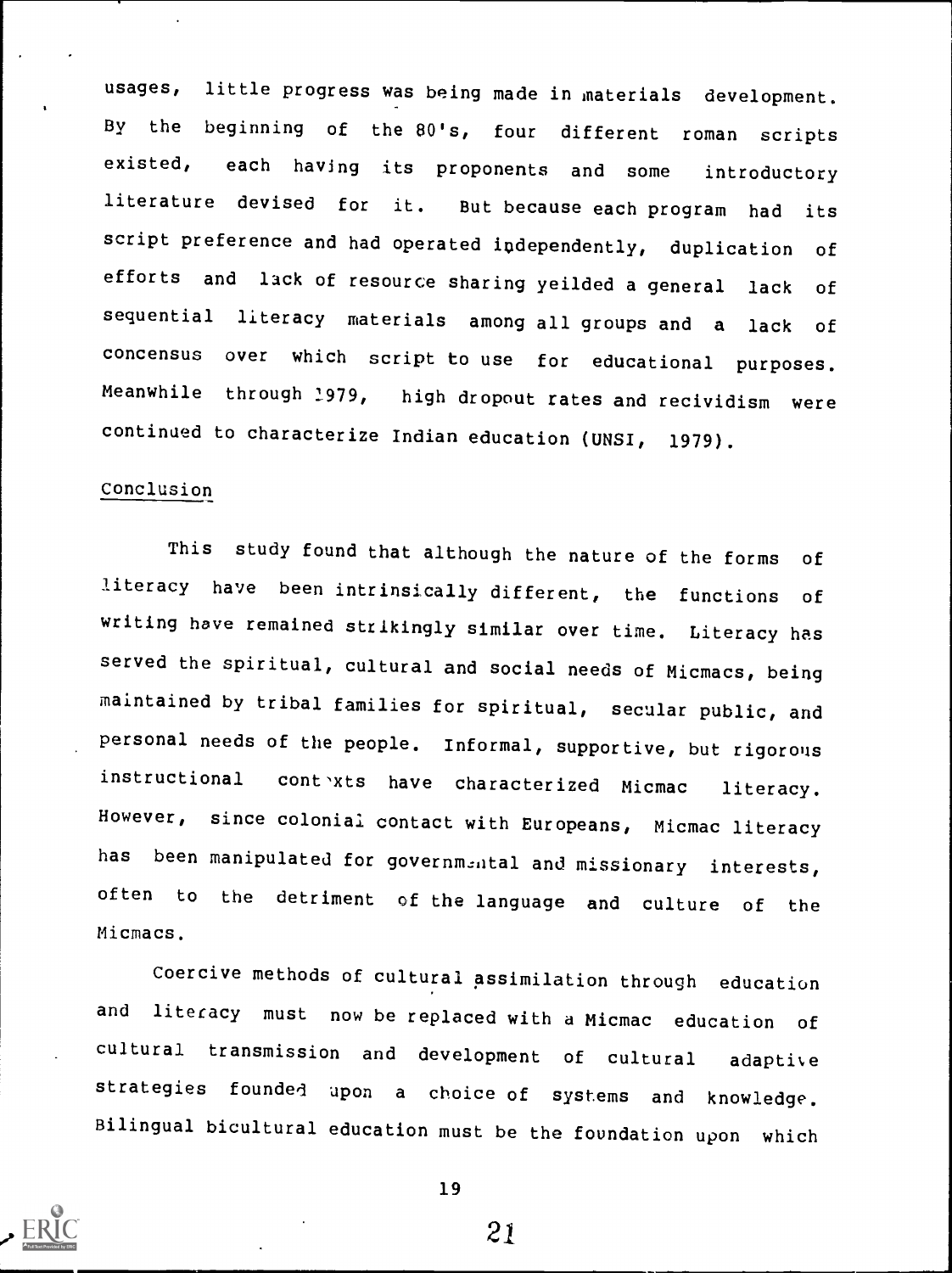different knowledge bases and cultural processes are met with respect and chosen. Early algonkian literacy processes have demonstrated that any system can work es long as the people value it and have use for it. The aboriginal forms of literacy served a function for algonkian society: universal symbols represented concepts and ideas, not sounds of language, and its legitimacy for contemporary t society has not been replaced. Rather missionaries and governmental education has attempted to assimilate Micmacs to the functions of European literacy not cultural transmission and adaption. A contemporary assessment of Micmac education suggests the need for the continued development of traditional and contemporary functions of literacy and knowledge, as well as its systems.

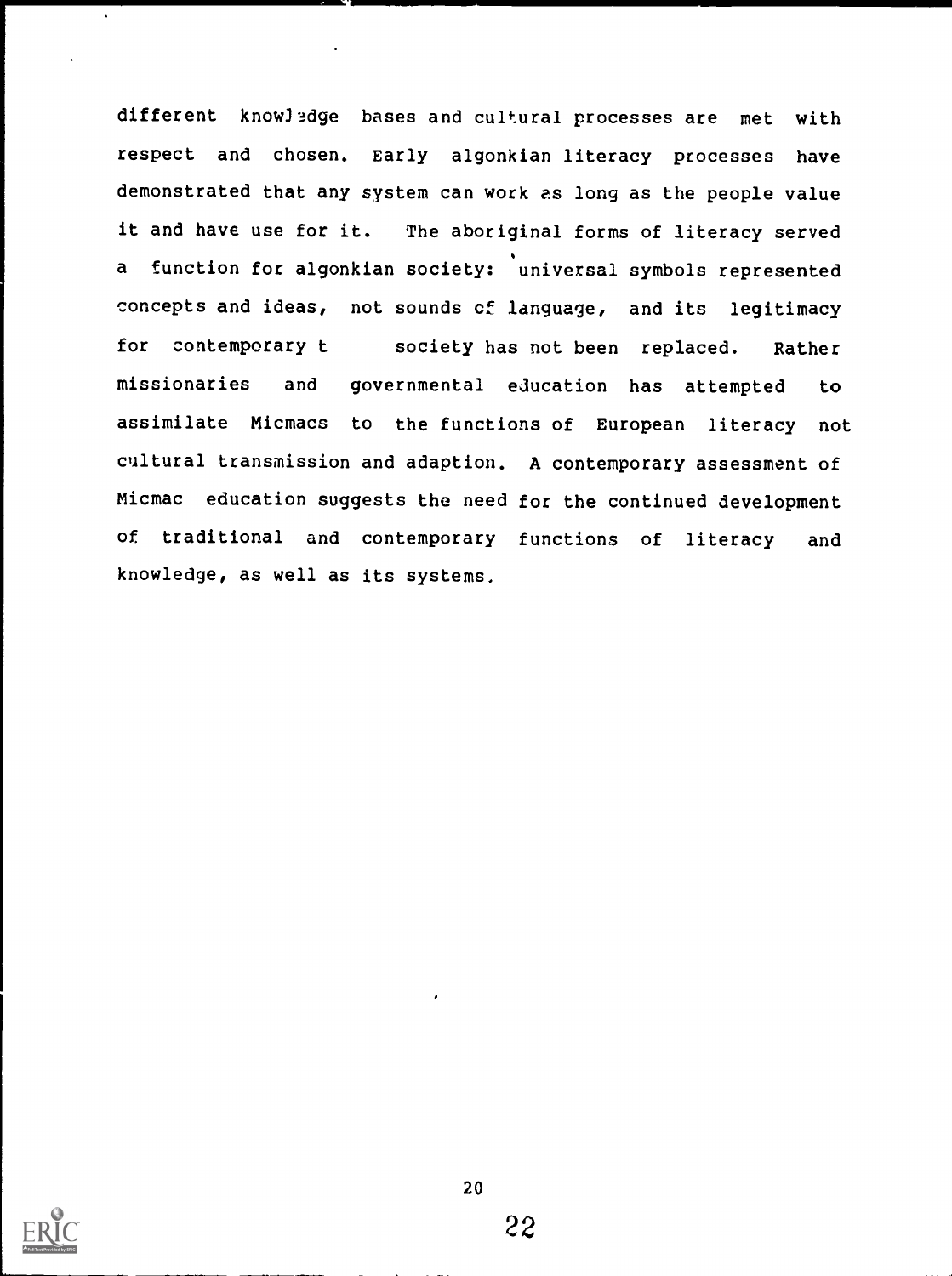### References

Battiste, Marie 1977 Cultural Transmission and Survival in Contemporary Micmac Society. Indian Historian X(4):2-13. Bock, Phillip 1966 The Micmac Indians of Restigouche. National Musuem of Canada, Bulletin No. 213. Anthropological Series 77. Ottawa. Canada, Administration of Indian Affairs Department of Indian Affairs Annual Reports. Ottawa. Cole, Michael and Sylvia Scribner 1978 Literacy Without Schooling: Testing for Intellectual Effects. Harvard Educational Review XL(4):448-461. Clammer, J. R. 1976 Literacy and Social Change. Leiden: E.J. Brill. Copperman, Paul The Literacy Hoax. New York: William Morrow and Company. Dauzat, Sam and Joann 1977 Literacy: In Quest of a Definition. Convergence X(1): 341. Ganong, William trans. and ed.<br>1910 New Relation of New Relation of Gaspesia. Toronto: The Champlain Society. Graff, Harvy 1975 Literacy and Social Structure in the Nineteenth Century. Ph.D. Dissertation, University of Toronto. 1979 The Literacy Myth: Literacy and Social Structure in the Nineteenth Cenclry. New York: Academic Press. Heath, Shirley Brice 1978 Outline Guide for the Ethnographic Study of Literacy and Oral Language from Schools to Communities. Philadelphia: Graduate School of Education. 1980 The Functions and Uses of Literacy. Journal of Communications. Winter. 1982 Protean Shapes in Literacy Events: Ever-shifting Oral Deborah Tannen, ed. Norwood, New Jersey: Ablex.



23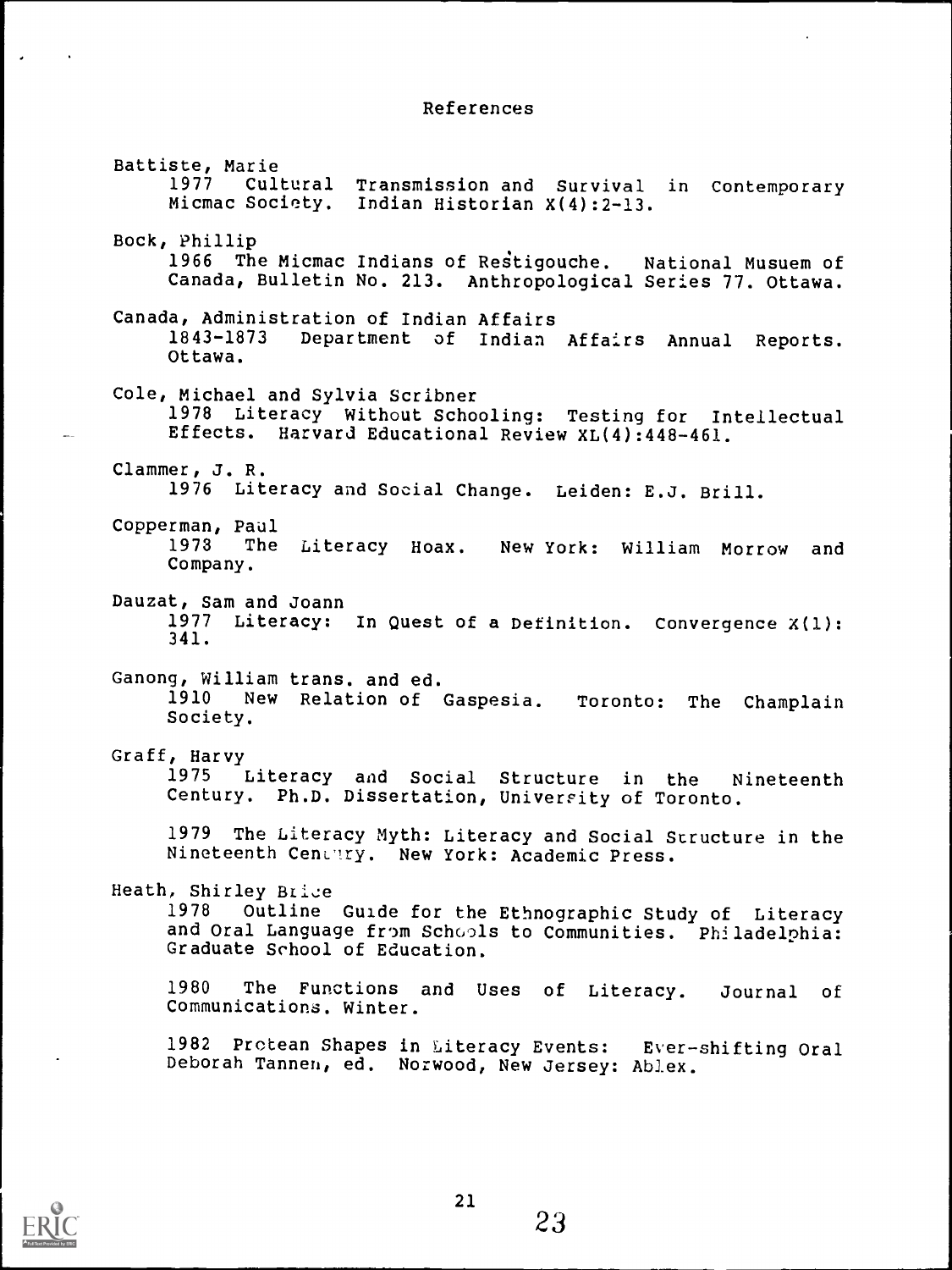Hewson, John 1977 Micmac Hieroglyphics in Newfoundland. In Language in Newfoundland and Labrador. H.J. Paddock, ed. Preliminary version. Memorial University. Johnston, A.A. 1960 A History of the Catholic Church in Eastern Nova Scotia II. Antigonish, N.S.: Francis Xavier University Press. Koren, Henry Knaves or Knights: A History of the Spiritan Missionaries in Acadia and North America 1732-1839. Pittsburg, Pa. Duquesne University Press. Le Clerq, Father Christian 1691/1910 New Relation of Gaspesia. William Ganong, trans. and ed. Toronto: The Champlain Society. Maillard, Antoine Pierre 1758 An Account of the Customs and Manners of the Micmakis<br>and Maricheets Savage Nations, Now Dependent on the Maricheets Savage Nations, Now Dependent on Government of Cape Breton. London: S. Hooper amd A. Morley. 1759 Ideograms with Translation in Micmac Written in Roman Alphabet. Eucologe. Archives do l'Archdiocese de Quebec. 1863 Lettre de M. l'Abbe Maillard sur les Missions de 1'Acadie et Particulierement sur les Missions Micmaques. Soirees Canadiennes 111:291-426. Maine Historical Society 1897 Collections and Proceedings. Second Series, VIII. Portland, Maine: Maine Historical Society. Micmac Association of Cultural Studies 1977 Annual Report and Evaluation. Unpublished ms. Micmac News 1974-75 Th Micmac Language. December-June. Oxenham, John 1981 Literacy: Writing, Reading and Social Organization. London: Routledge and Kegan Paul. Pacifique, Rev. R.P. 1907 Quelque Traits Caracteristiques de la Tribu des Micmacs. Quebec: Congres International des Americanistes. 1913 Le Catechisme Micmac. Ristigouche, P.Q. 1934 Le Pays des Micmacs. Montreal, P.Q. 1939 Lecons Grammaticales Theoriques et Practicque de la Langue Micmaque. Ste-Anne-de-Restigouche: Micmac Messanger.